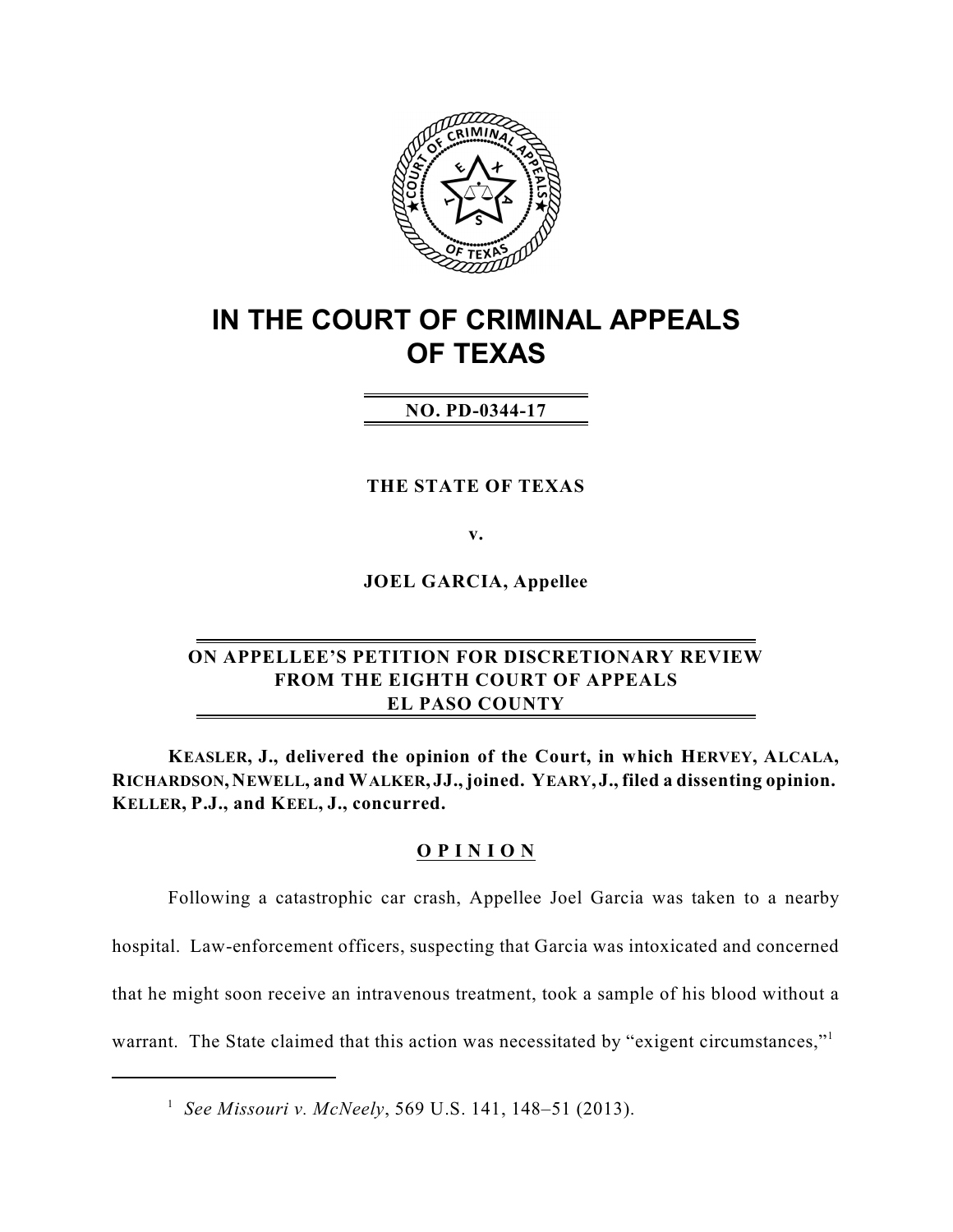but the trial judge disagreed, suppressing the blood evidence. Deferring to the trial judge's findings of fact, we hold that he did not abuse his discretion in so ruling.

### **I. FACTS**

The court of appeals' recitation of the facts was thorough and well expressed. $2$  With few exceptions, we adopt it for the purposes of this opinion, and we restate only those facts that are essential to understanding our holding.

In the early morning hours of Christmas Eve, 2014, El Paso police and emergency medical responders were dispatched to the scene of a "serious" car accident.<sup>3</sup> The circumstances were "hectic—officers were trying to control traffic, two cars were on fire, and people were walking around the entire area."<sup>4</sup> Three people would ultimately die as a result of the crash. The lead investigating officer, Andres Rodriguez, arrived on-scene at approximately 1:52 a.m. While there, Rodriguez discovered that Garcia was the driver of one of the wrecked vehicles—a fact that Garcia initially tried to deny. Rodriguez also began to suspect that Garcia was under the influence of alcohol. So when Garcia refused Rodriguez's request to provide a sample of breath or blood, Rodriguez left the scene between 2:40 and 2:45 a.m. to begin preparing a search warrant.

As he was getting ready to leave, Rodriguez learned that emergency medical

*See State v. Garcia*, No. 08-15-00264-CR, 2017 WL 728367, at \*1–4 (Tex. 2 App.—El Paso Feb. 24, 2017) (not designated for publication).

<sup>&</sup>lt;sup>3</sup> *Id.* at \*1.

 $\int^4 I d$ .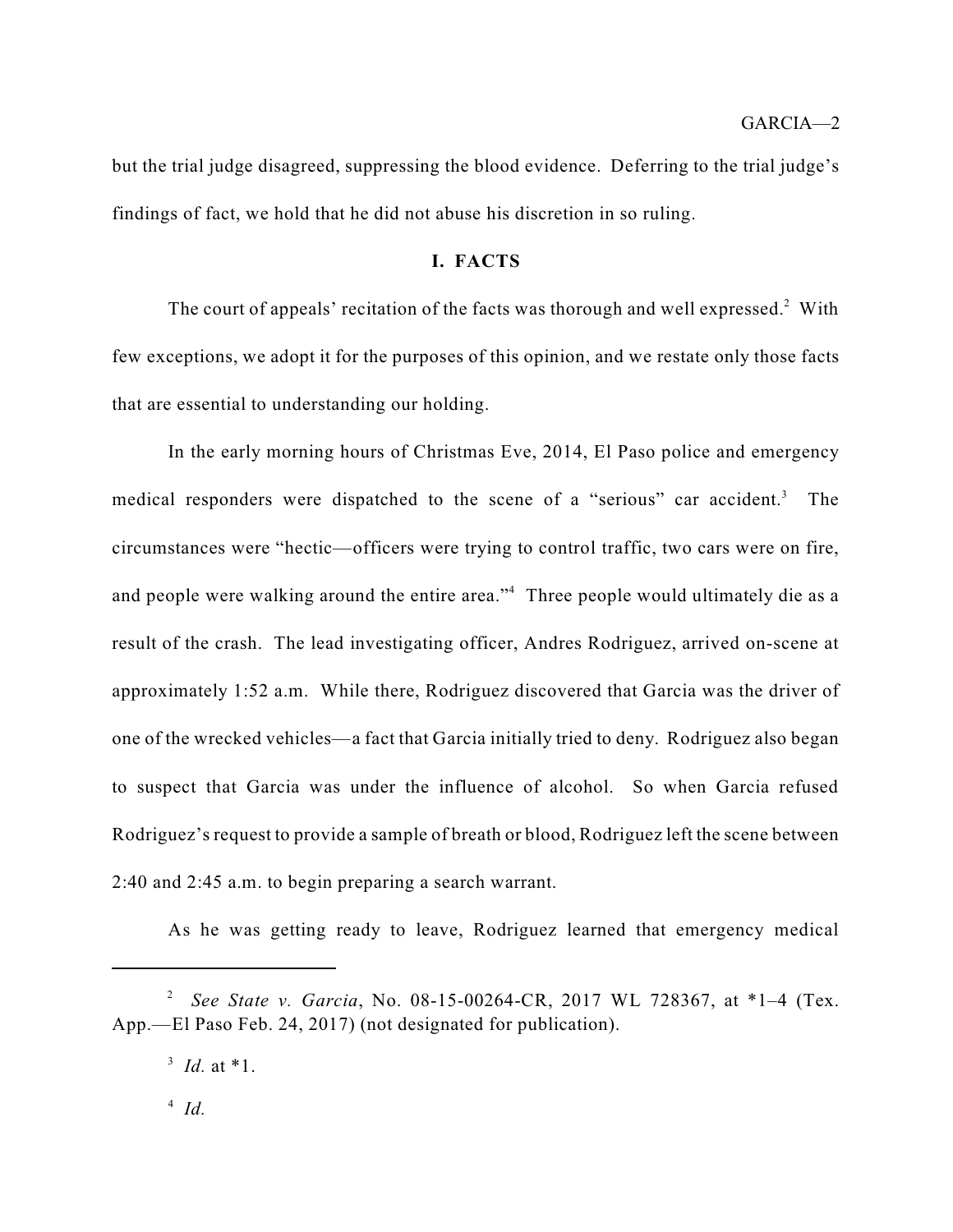responders were taking Garcia to nearby Del Sol Hospital. Rodriguez instructed Officer Steven Torres to accompany Garcia to the hospital. Rodriguez told Torres that "if they start to medicate him or put . . . I.V.s or anything on him, let me know and . . . I'll break from wherever I am and then I'll go out there and I'll assist you<sup>[1]</sup>. Rodriguez explained that, based on his training and experience, it was his understanding that some intravenous (I.V.) treatments can dilute a person's blood-alcohol concentration. Rodriguez arrived at the nearest police substation at 2:53 a.m. and immediately began preparing a warrant.

Torres and Garcia arrived at Del Sol at 3:01 a.m., and Garcia was admitted into the emergency room (E.R.) within minutes. When they entered the E.R., a nurse was "already" near the curtain by [Garcia's] bed, waiting with equipment to begin" hooking Garcia up to an I.V. drip. Torres made contact with Officer Raul Lom, a recently retired El Paso policeman who was working security at Del Sol on the morning of the crash. Lom assisted Torres by relaying information by phone from the hospital to Rodriguez back at the station while Torres stayed near Garcia's hospital bed.

Shortly after Garcia arrived in the E.R., Dr. Gary Kavonian came to Garcia's bed to begin examining him. When Kavonian arrived, Garcia was already surrounded by medical personnel, including the nurse holding the I.V. equipment. Kavonian described Garcia as "uncooperative," and remembered Garcia combatively telling the nurses that "he didn't want to have an I.V." Kavonian ordered the medical staff not to place an I.V. on Garcia, and they complied. Ultimately, Garcia never received an I.V. while at Del Sol Hospital.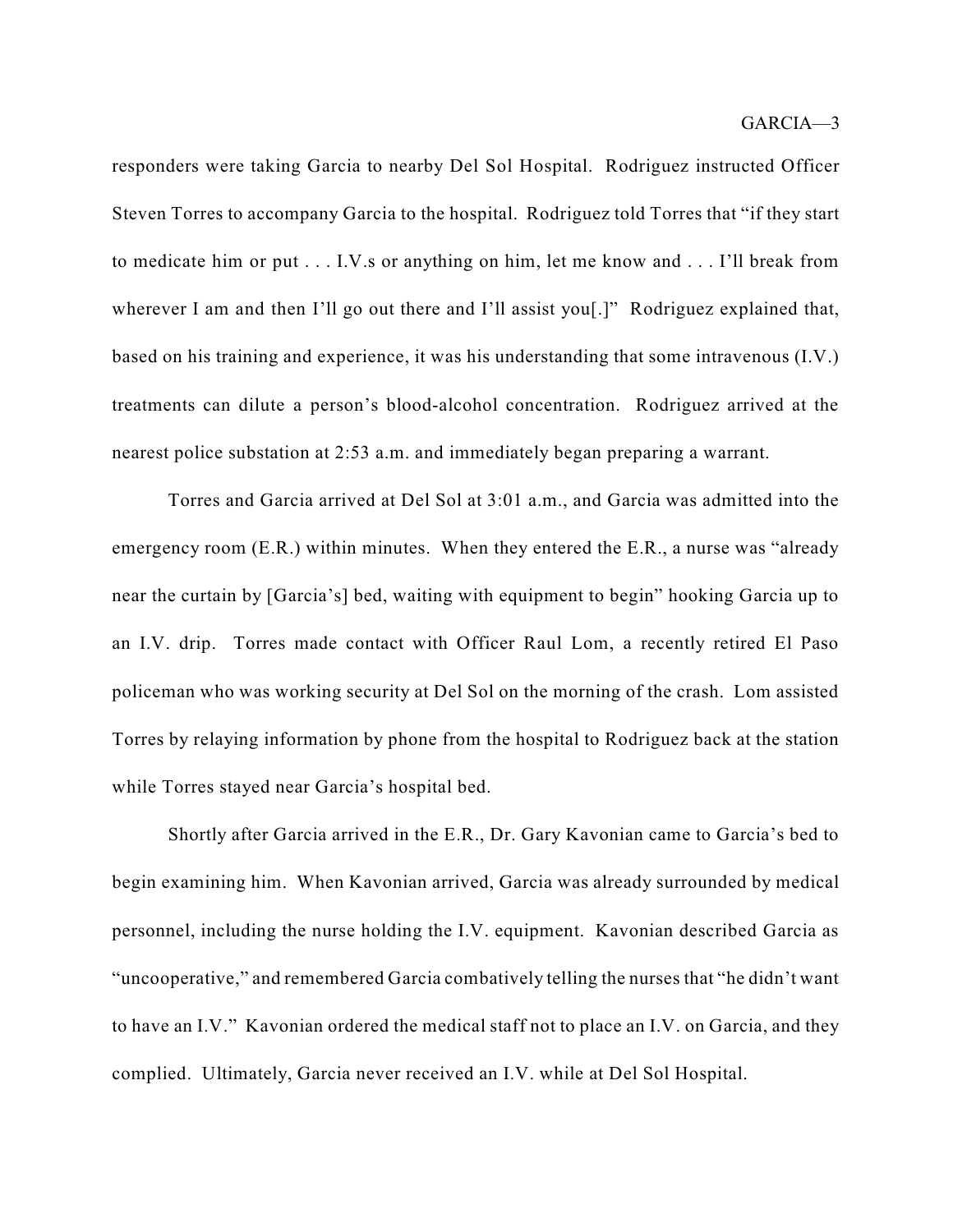But Lom, who testified that he was standing too far from Kavonian to hear him cancel the I.V., was "very certain that [at] any moment" Garcia "would be injected with an I.V." From his vantage, Lom could see the nurse holding the I.V. bag in front of Garcia and Garcia shaking his head in the negative. Torres, standing "five to six feet" from Garcia, was close enough to the medical personnel to at least hear that they were having "[m]ultiple conversations" about him. But just like Lom, Torres claimed that he never heard Kavonian tell the nurse to hold off on the I.V. Torres also claimed that, at the time, he believed an I.V. was imminent. Accordingly, both Lom and Torres testified that they believed "exigent circumstances" justified their immediate, warrantless action. At 3:10 a.m., Lom called Rodriguez to relay his concerns about the I.V., and Rodriguez told Lom to get a sample of Garcia's blood without waiting for a warrant. Lom conveyed Rodriguez's orders to Torres, and together they sought out a phlebotomist to perform the blood draw.

Phlebotomist Adriana Gandara had been paged by hospital staff earlier that morning to report to Garcia's bed for the purpose of performing a medical blood draw. When Gandara got to Garcia's bed, Dr. Kavonian was already there, so she decided not to take any of Garcia's blood until she received an order from Kavonian to do so. As Gandara waited, Lom and Torres approached and told her that they needed her to draw Garcia's blood. Gandara testified that she intended to comply with the officers' request after Kavonian finished his examination, but the officers told her "that they didn't have the paperwork" yet, and asked her to wait "for them to get that." She waited with them for a few minutes, until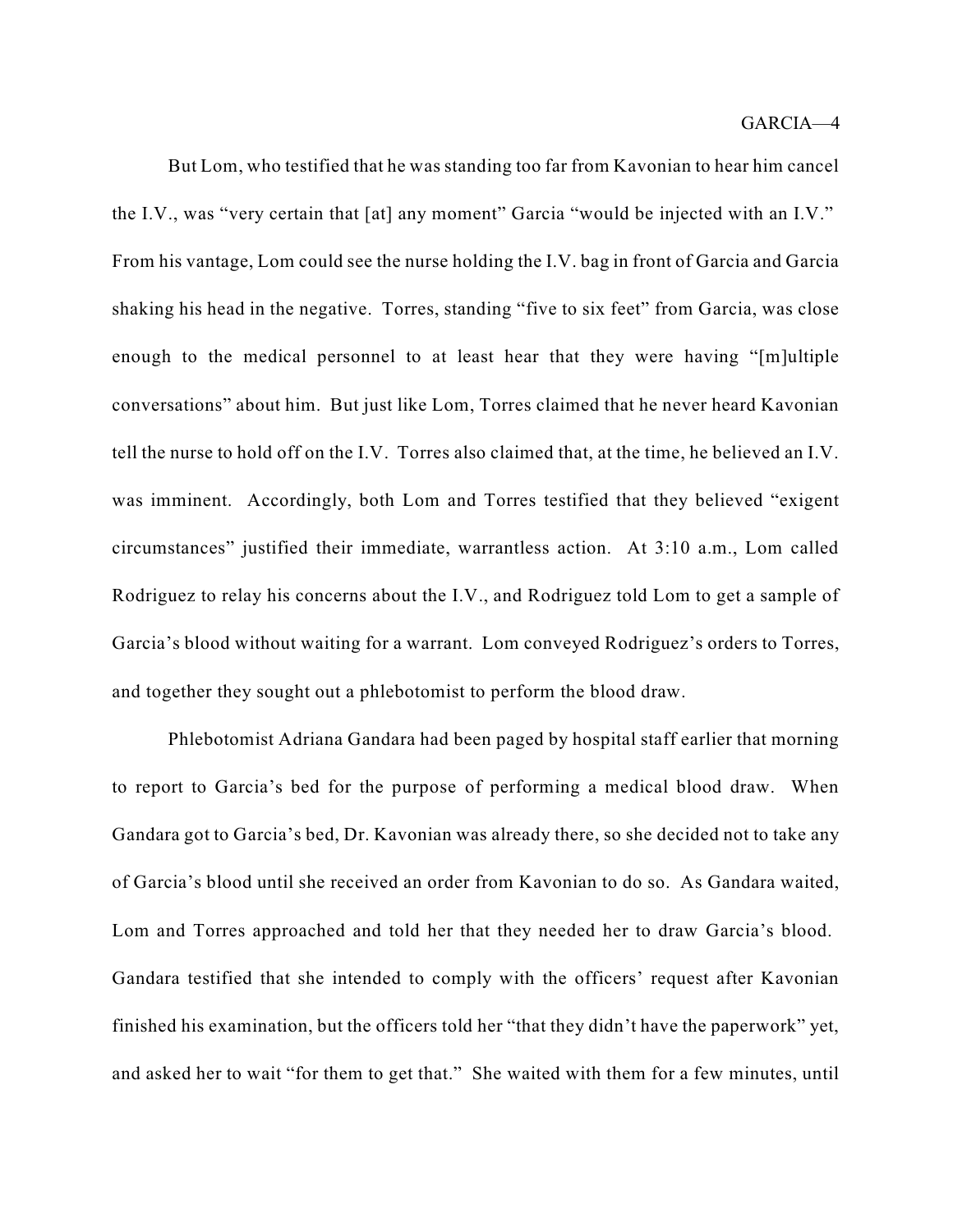finally the officers allowed her to return to her regular duties. Eventually, the officers paged Gandara back to the E.R., and at 3:17 a.m., she took two vials of Garcia's blood.

An analysis of Garcia's blood showed that he had a blood-alcohol concentration of 0.268 at the time of the draw. The analysis also detected the presence of "Benzoylecgonine," a cocaine metabolite, in Garcia's blood.

### **A. The Trial Judge's Findings**

Garcia, charged with three counts of intoxication manslaughter, filed a motion to suppressthe evidence gathered from the officers' warrantless blood draw. After an extensive hearing on Garcia's motion, the trial judge suppressed the blood evidence, making two sets of oral findings and conclusions and one written set of findings and conclusions. As relevant here, the trial judge found that the historical facts unfolded as follows.<sup>5</sup> First, Garcia arrived at the hospital at 3:01 a.m. and was brought into the emergency room "a little shortly thereafter, about 3:05, 3:07 in the morning." Second, he was approached by multiple medical caregivers, including a nurse holding I.V. equipment. Third, Garcia refused treatment, and Dr. Kavonian ordered the medical staff to withhold the I.V. Fourth, as Kavonian and the medical staff were leaving the area, Officers Lom and Torres approached Gandara, the phlebotomist. The officers told Gandara that they needed her assistance drawing Garcia's blood, but that they needed to obtain some "paperwork" before that could happen. Fifth, as much as "10 to 20 minutes later," the officers contacted Gandara again and ordered her to

*See* 7 RR at 100–07. 5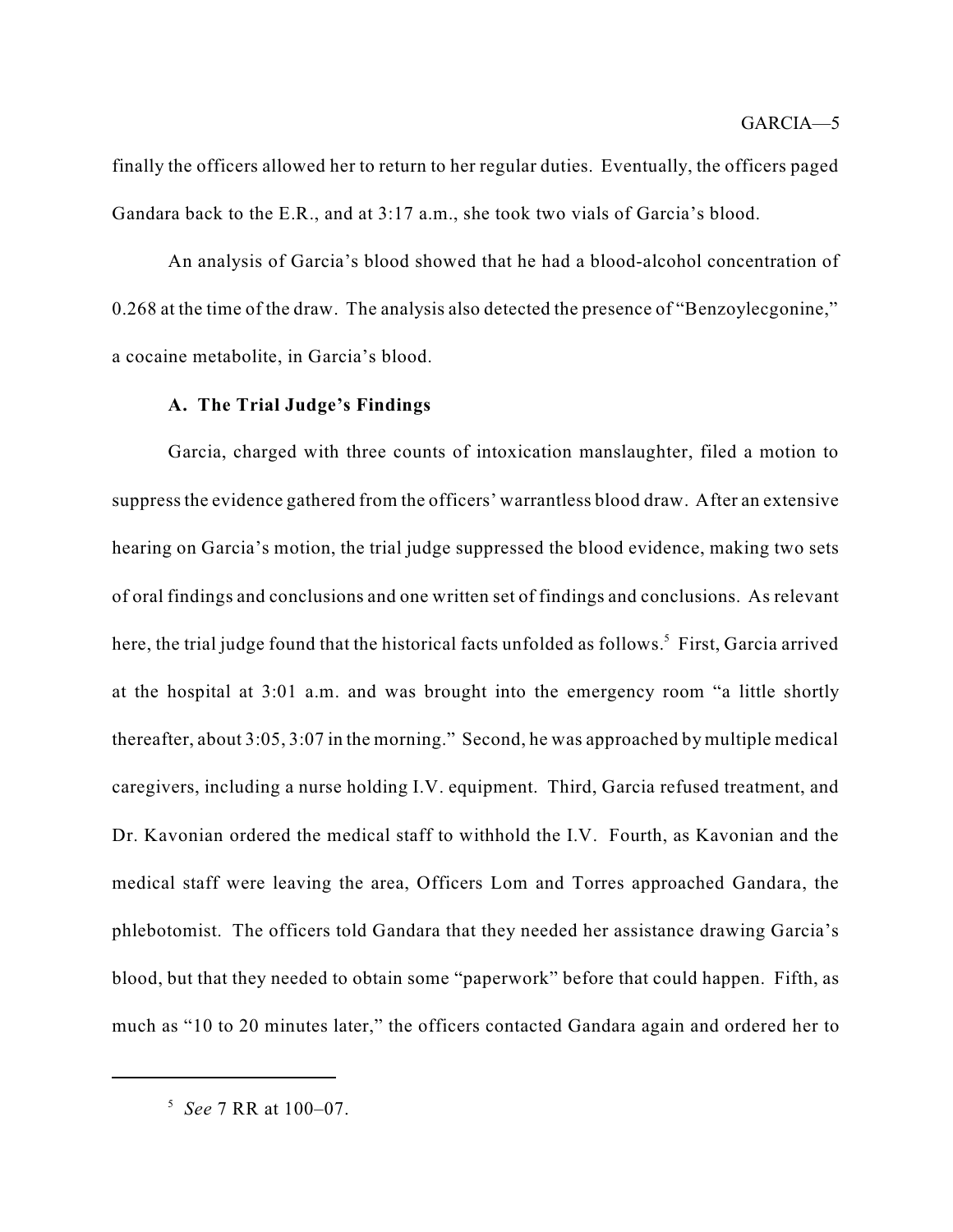GARCIA—6

draw Garcia's blood.

Without qualification, the trial judge found all of the medical and fire-department personnel credible in their accounts. He made several qualified statements about the credibility of the police officers. The trial judge found the officers credible "with regard to the establishment of factors in being able to make a determination whether the defendant was intoxicated, therefore enabling them and providing sufficient evidence to justify a blood warrant." But he found them "not credible in making a determination in their minds that there were exigent circumstances to justify a warrantless blood draw." He similarly found that the officers' "belief" and "assessment" that exigent circumstances existed "[was] not credible." The trial judge would not say whether he thought the officers were "lying or not," but he nevertheless concluded that "Officer Lom's and Officer Torres'[s] testimony is not credible with regards to their assessment and the reasonableness of their conclusion that exigent circumstances existed."

### **B. Appeal and Discretionary Review**

The State appealed, positing several arguments as to why the trial judge abused his discretion in suppressing the blood evidence. The court of appeals disagreed with most of these arguments. The court first disagreed with the State that "the delay in investigating and controlling the accident scene" and "the severity of the accident" contributed in creating an exigency.<sup>6</sup> It also concluded that "Garcia's attempts to convince Rodriguez" that he was not

<sup>&</sup>lt;sup>6</sup> Garcia, 2017 WL 728367, at \*7.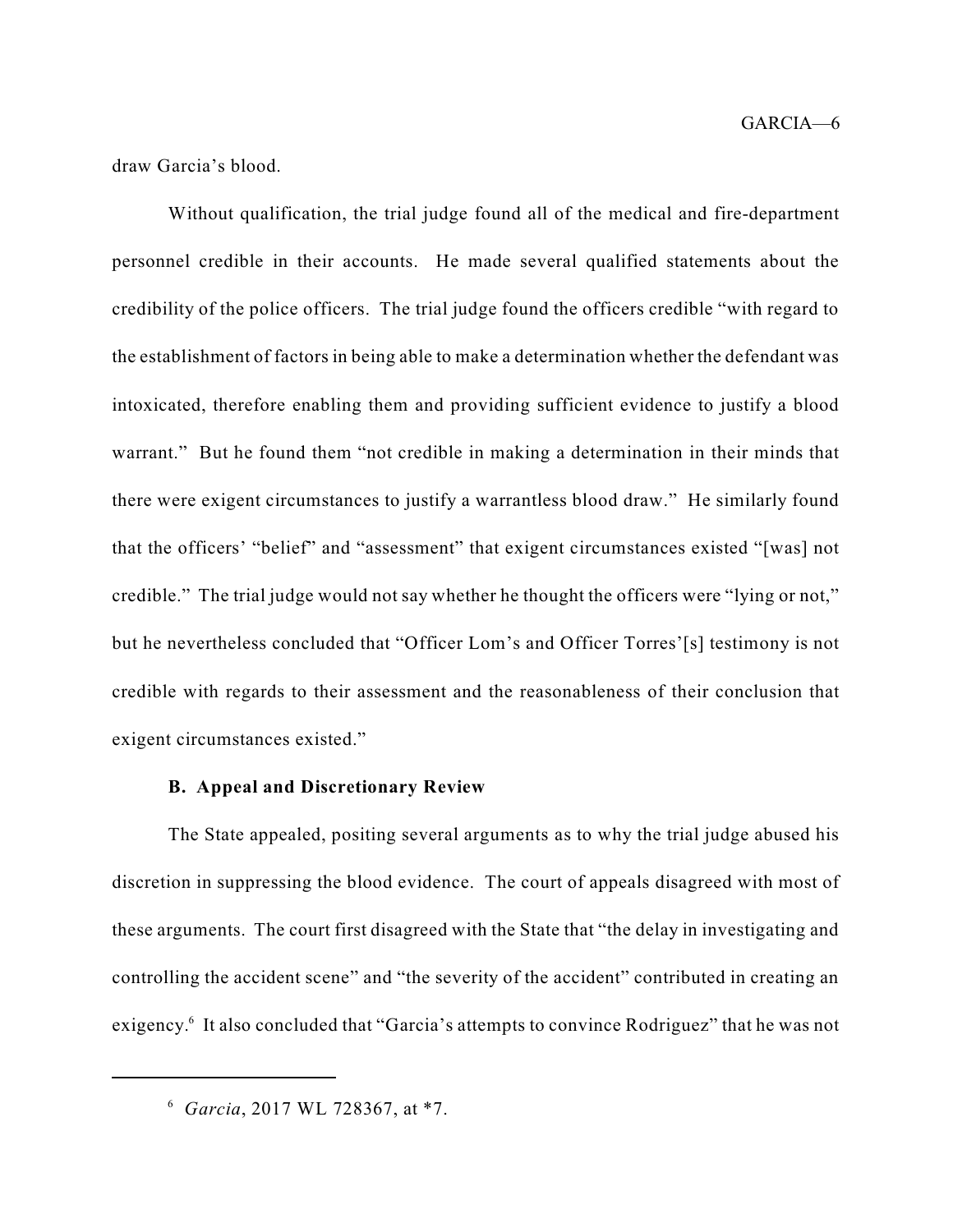the driver "took a minimal amount of time, at best."<sup>7</sup> And it agreed with the trial judge that the warrant procedures in place at the time of the search were sufficiently technologically developed to allow the police to obtain a warrant in a reasonably timely fashion.<sup>8</sup>

But "the crux of the case," according to the court of appeals, was whether the possibility of medical treatment at the hospital presented "a truly 'now or never' scenario" that excused the officers from the normally time-consuming obligation of obtaining a search warrant.<sup>9</sup> The court of appeals thought that it did:

Garcia's accident resulted in three deaths, several cars afire, and the necessity of numerous officers on the scene. . . . [H]is intoxication was induced by alcohol and cocaine metabolites[.] . . . Introducing intravenous saline or other medication, particularly narcotic medication, would likely compromise the blood sample by impeding the ability to determine the rate of dissipation.<sup>10</sup>

The court of appeals reversed the trial judge's ruling on these bases.

Garcia petitioned this Court to review the court of appeals' decision, complaining that the court of appeals had failed to discuss, much less defer to, the trial judge's extensive findings of fact. He also argued that the court of appeals erred to take into consideration that Garcia's blood contained cocaine metabolites—a fact the police were not privy to at the time they ordered the draw. We granted review on both grounds.

- $^7$  *Id.* at \*7–8.
- *Id.* at \*8. 8
- <sup>9</sup> *Id.* at \*9.
- $^{10}$  *Id.* at \*12.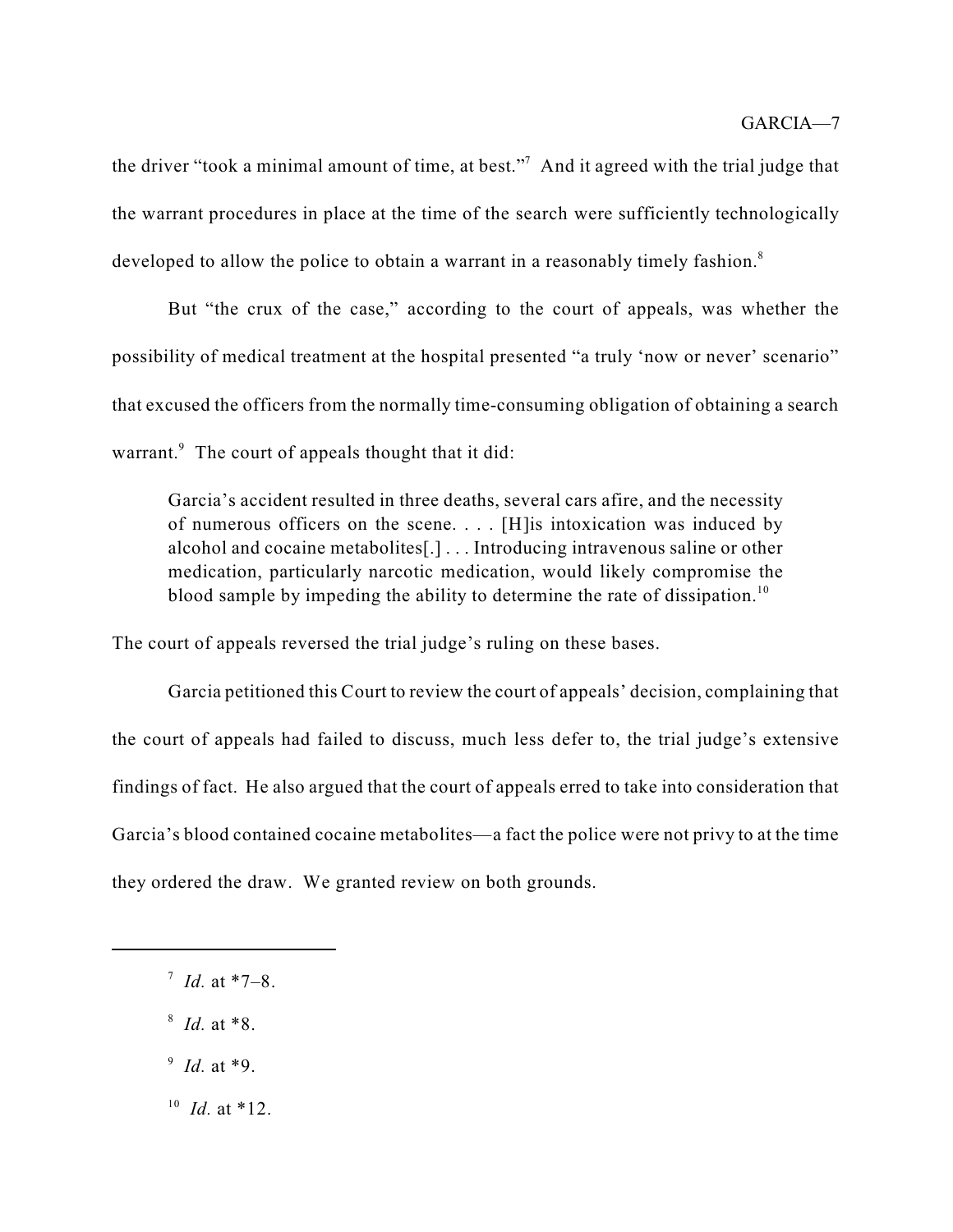#### **II. LAW**

A warrantless search is *per se* unreasonable under the Fourth Amendment unless it falls within a recognized exception to the warrant requirement.<sup>11</sup> The well-established "exigent circumstances" exception applies when "the exigencies of the situation make the needs of law enforcement so compelling that a warrantless search is objectively reasonable under the Fourth Amendment." $12$  Under this exception, a law-enforcement officer may be justified in conducting a warrantless search "to prevent the imminent destruction of evidence."<sup>13</sup>

In drunk-driving cases in particular, "the natural dissipation of alcohol in the blood may support a finding of exigency in a specific case"—but "it does not do so categorically."<sup>14</sup> Instead, any exigent-circumstances review should be informed by the totality of the facts and circumstances available to the officer and analyzed under an objective standard of reasonableness.<sup>15</sup> And, "where police officers can reasonably obtain a warrant before a blood sample can be drawn without significantly undermining the efficacy of the search, the Fourth Amendment mandates that they do so."<sup>16</sup>

- <sup>13</sup> *Id.* at 149 (citations omitted).
- $^{14}$  *Id.* at 156.
- $^{15}$  *Id.* at 148–150.
- *Id.* at 152 (citing *McDonald v. United States*, 335 U.S. 451, 456 (1948)). 16

<sup>&</sup>lt;sup>11</sup> See, e.g., *McNeely*, 569 U.S. at 148.

*Id.* at 148–49 (quoting *Kentucky v. King*, 563 U.S. 452, 460 (2011)). 12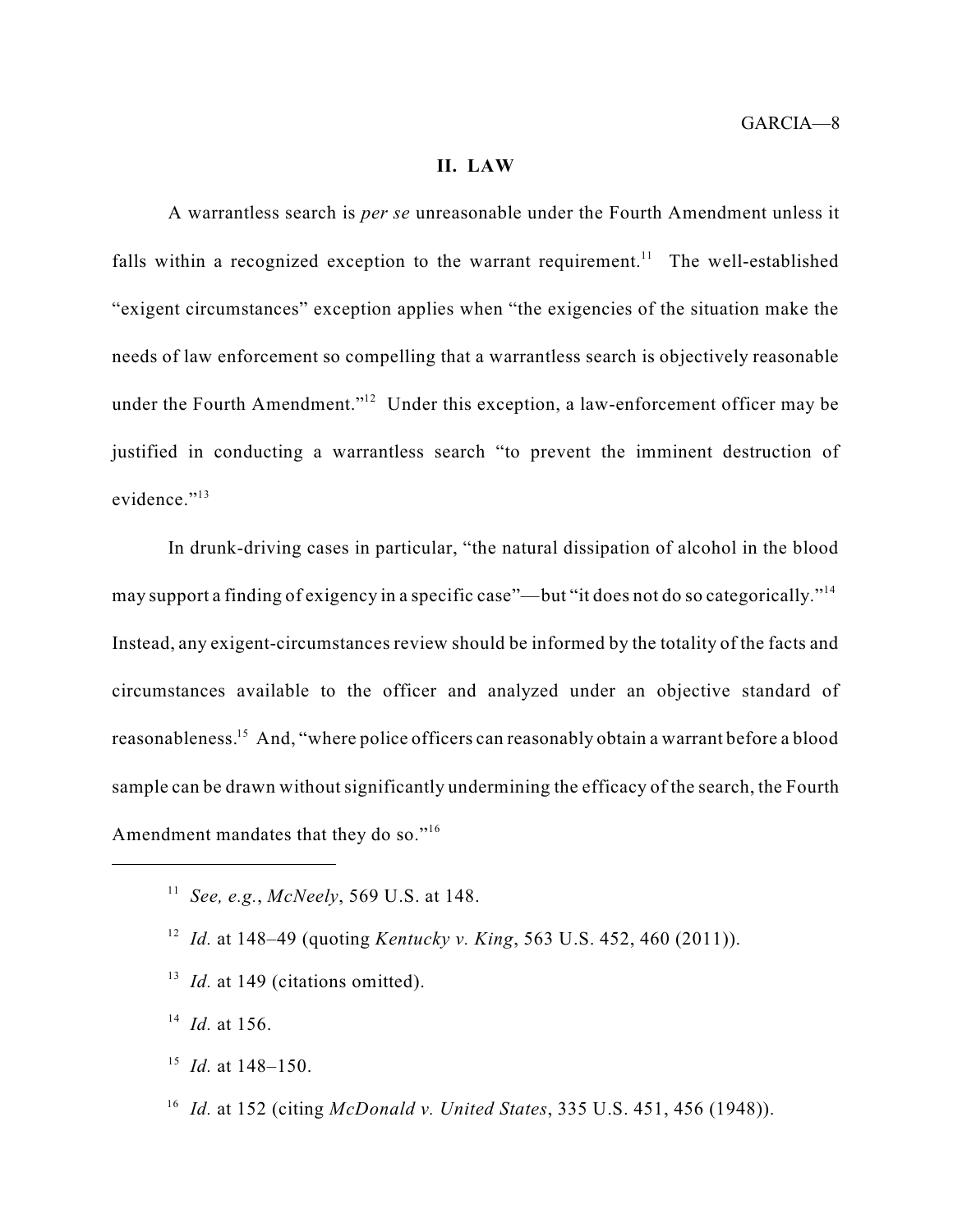When the defendant files a motion to suppress evidence on Fourth-Amendment grounds, he has the initial burden of proving that a warrantless search occurred; if he succeeds, the burden shifts to the State to prove that a warrant-requirement exception applies.<sup>17</sup> In ruling on the motion, and upon request of the losing party, the trial judge is required to make findings of fact and conclusions of law expressing the basis for his ruling.<sup>18</sup> Reviewing courts should afford "almost total deference" to the trial judge's findings on matters of historical fact, especially when those findings "are based on an evaluation of credibility and demeanor."<sup>19</sup> But "application[s] of law to fact" or "mixed questions of law and fact" are entitled to deference only if they "turn[] on an evaluation of credibility and demeanor."<sup>20</sup> Otherwise, they are reviewed *de novo*.<sup>21</sup>

This appeal mostly centers around the following interrelated issues: (1) On a claim of exigent circumstances, which of the trial judge's findings and conclusions are entitled to deference; (2) which of the trial judge's findings and conclusions are reviewable *de novo*; and (3) which of the trial judge's findings and conclusions are relevant to determining whether the warrantless search was objectively reasonable under the Fourth Amendment?

*See* 43 George E. Dix & John M. Schmolesky, *Texas Practice—Criminal Practice* 17 *and Procedure* § 18:20 (3d ed. 2011).

*E.g.*, *State v. Cullen*, 195 S.W.3d 696, 699–700 (Tex. Crim. App. 2006). 18

*Guzman v. State*, 955 S.W.2d 85, 89 (Tex. Crim. App. 1997). 19

*Id.* 20

*See Kothe v. State*, 152 S.W.3d 54, 62–63 (Tex. Crim. App. 2004). 21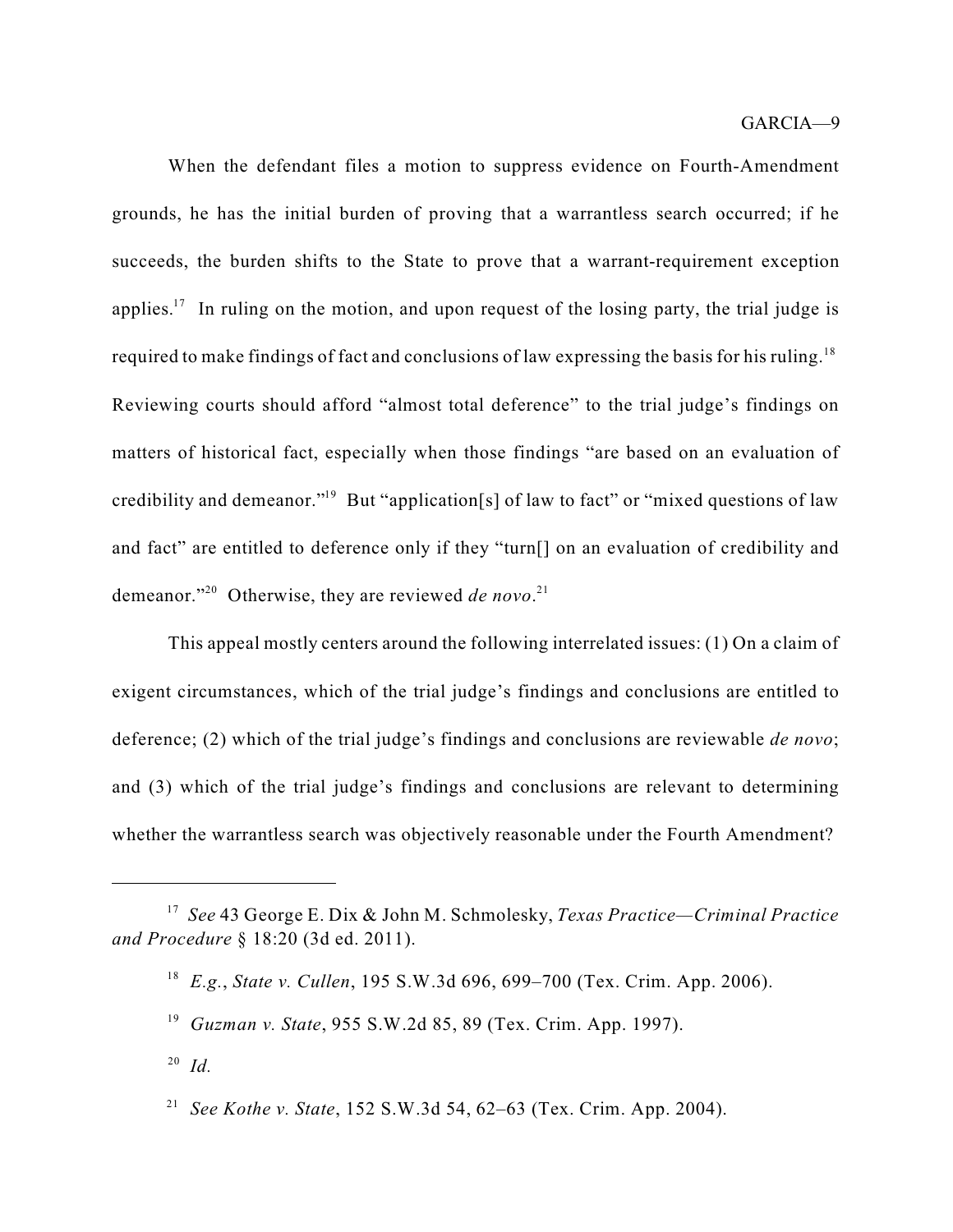These issues are likely to re-emerge any time an exigency issue presents itself. In the interest of providing guidance to lower courts in settling future claims of exigent circumstances, we will lay out some of the factors that informed the trial judge's decision in this case and attempt to describe, item by item, both the deference owed to the trial judge in that regard and the relevance each item should have in determining whether an exigency existed.

### **A. Pure historical facts.**

We have long held that a trial judge's findings of historical fact, as long as they find support within the record, are entitled to deference.<sup>22</sup> This is because, on matters of historical fact, the trial judge is in "an appreciably better position than the appellate court" to settle disputes.<sup>23</sup> Such findings are also typically considered to be highly relevant to deciding Fourth-Amendment issues.<sup>24</sup> For example, in this case, the trial judge made various findings as to time and place—Garcia was transported from the scene of the crash at 2:35–2:40 a.m., arrived at the hospital at 3:01 a.m., and was subjected to a warrantless blood draw at 3:17 a.m. Findings of this nature clearly and properly informed the trial judge's determination of

*See id.* (internal quotation marks omitted) (quoting *Villarreal v. State*, 935 S.W.2d 23 134, 139 (Tex. Crim. App. 1996) (McCormick, P.J., concurring)).

<sup>24</sup> E.g., McNeely, 569 U.S. at 150 ("[T]he fact-specific nature of the reasonableness inquiry . . . demands that we evaluate each case of alleged exigency based on its own facts and circumstances.") (citations and internal quotation marks omitted).

<sup>&</sup>lt;sup>22</sup> E.g., *Guzman*, 955 S.W.2d at 89.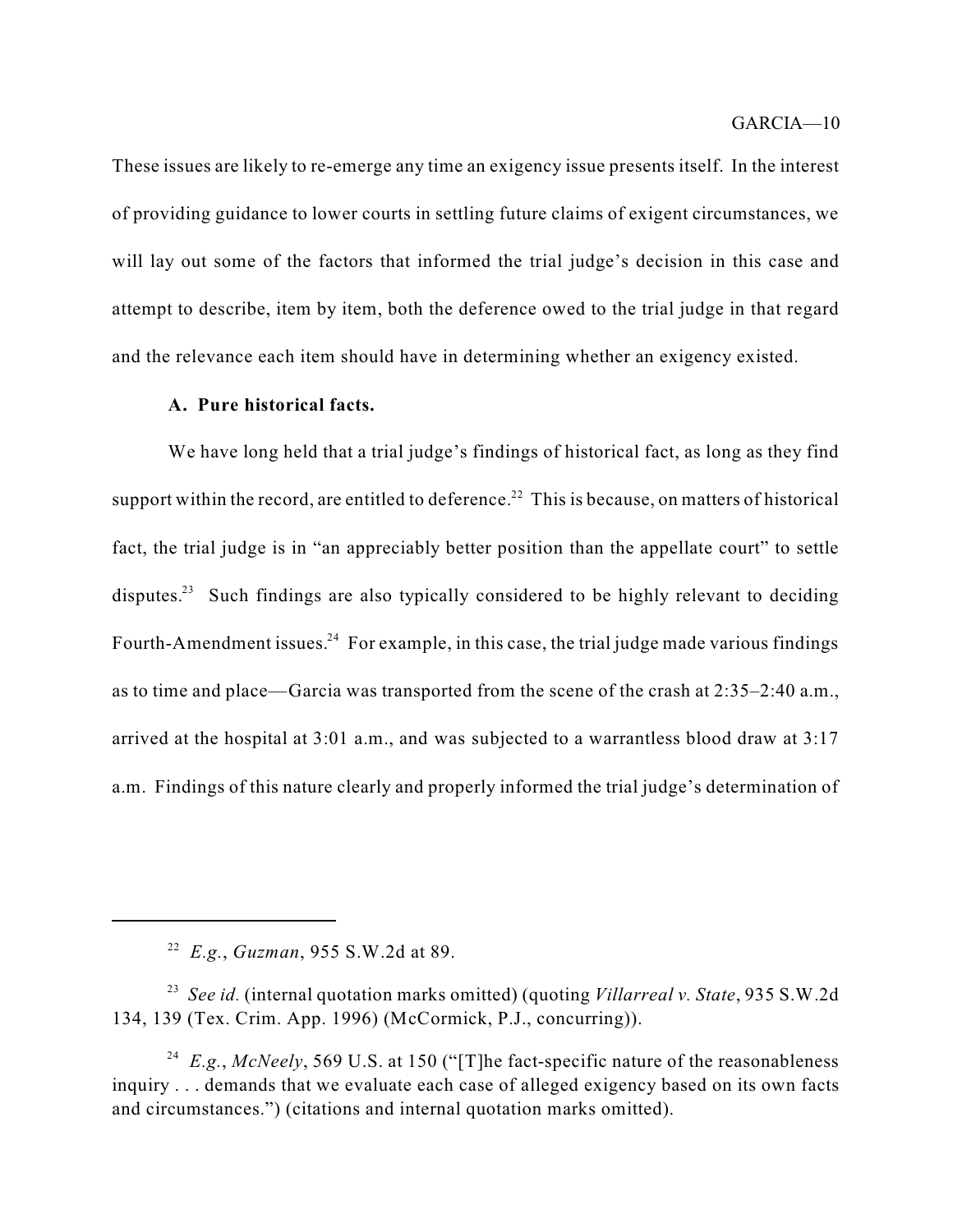whether there was time to secure a warrant under an exigent-circumstances analysis.<sup>25</sup>

By the same token, findings of fact as to purely historical events such as these are not always dispositive of an exigent-circumstances analysis. For instance, it may be that the officer's awareness of the facts differs from the objective facts. Again, this case provides a ready example. The trial judge found, as a matter of historical fact, that the medical staff at Del Sol never administered an I.V. to Garcia. This finding is certainly supported by the record and is therefore entitled to deference. But the State's position is that, based on the limited historical facts available to the officers, it was reasonable for them to infer that an I.V. was imminent. And, if it was reasonable for them to infer an I.V. was imminent, it was reasonable for them to fear that important evidence was at risk of destruction. If the facts support it, this argument is plausible on its face. So, whether an exigency justifies a warrantless search must depend, at least in some measure, upon what facts were actually "available" to the officer at the time he conducts the search.<sup>26</sup>

### **B. Which facts were available to the officer.**

The Supreme Court of the United States has consistently rejected the idea that, in ruling upon the reasonableness of official action under the Fourth Amendment, it is the role

*See Weems v. State*, 493 S.W.3d 574, 580–82 (Tex. Crim. App. 2016) (taking time-25 and-duration considerations into account in deciding whether exigent circumstances objectively prevented law enforcement from obtaining a warrant); *Cole v. State*, 490 S.W.3d 918, 924–26 (Tex. Crim. App. 2016) (same).

*See Weems*, 493 S.W.3d at 579 (citing *Brigham City, Utah v. Stuart*, 547 U.S. 398, 26 404 (2006)); *Cole*, 490 S.W.3d at 923 (same).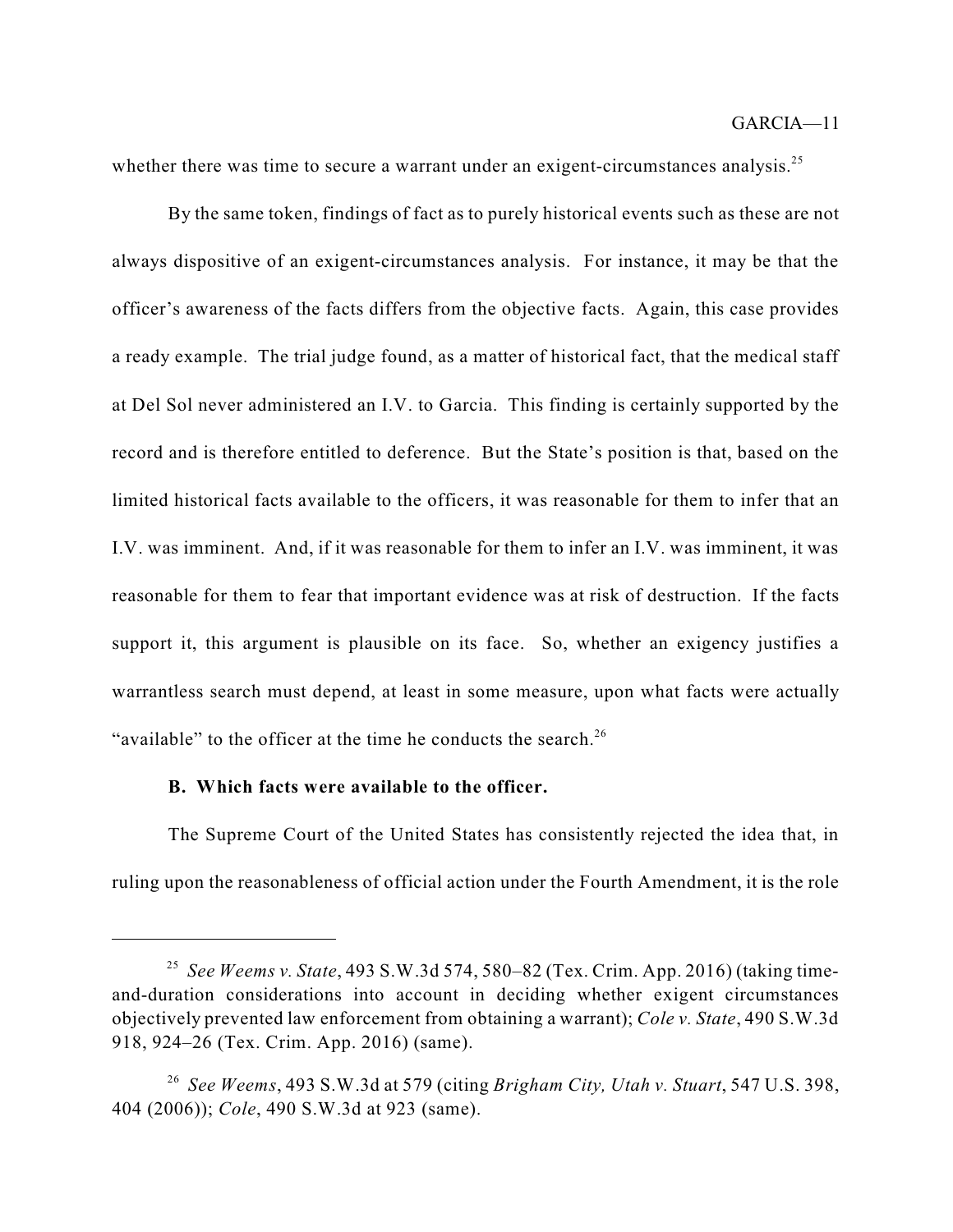of the trial judge to "discern[] what is in the mind of the individual officer conducting the search."<sup>27</sup> That is because "the issue is not [the officer's] state of mind, but the objective effect of his actions."<sup>28</sup> As a result, the Supreme Court has declared that an individual officer's "subjective motivation" is, as far as the Fourth Amendment is concerned, "irrelevant."<sup>29</sup> Our precedents have largely adhered to this instruction.<sup>30</sup>

But this should be carefully distinguished from the commonsense notion that, in executing their duties, law-enforcement officers are usually aware of some historical facts and unaware of others. We have previously held that whether an officer was aware of a fact is itself essentially a matter of fact, both subject to deference and crucially relevant to a Fourth-Amendment reasonableness inquiry.<sup>31</sup> It is a matter of fact because "facts" often include "not just tangible things, actual occurrences, and relationships, but also states of mind[.]" $^{32}$  It is entitled to deference because the trial judge will usually be in an "appreciably

*Brigham*, 547 U.S. at 404 (citing *Bond*, 529 U.S. at 338 n.2). 29

*E.g.*, *Walter v. State*, 28 S.W.3d 538, 542 (Tex. Crim. App. 2000) (footnotes and 30 citations omitted) ("[A] police officer's subjective motive will never invalidate objectively justifiable behavior under the Fourth Amendment.").

*See, e.g.*, *State v. Duran*, 396 S.W.3d 563, 572 (Tex. Crim. App. 2013) ("The 31 question of whether an officer has reasonable suspicion to detain an individual for further investigation is determined from the facts and circumstances actually *known* to the officer at the time of the detention—what he saw, heard, smelled, tasted, touched, or felt—not what that officer could have or should have known.") (emphasis in original).

<sup>32</sup> Facts, BLACK'S LAW DICTIONARY (10th ed. 2014).

*E.g.*, *Brigham City, Utah v. Stuart*, 547 U.S. 398, 405 (2006). 27

*Bond v. United States*, 529 U.S. 334, 338 n.2 (2000). 28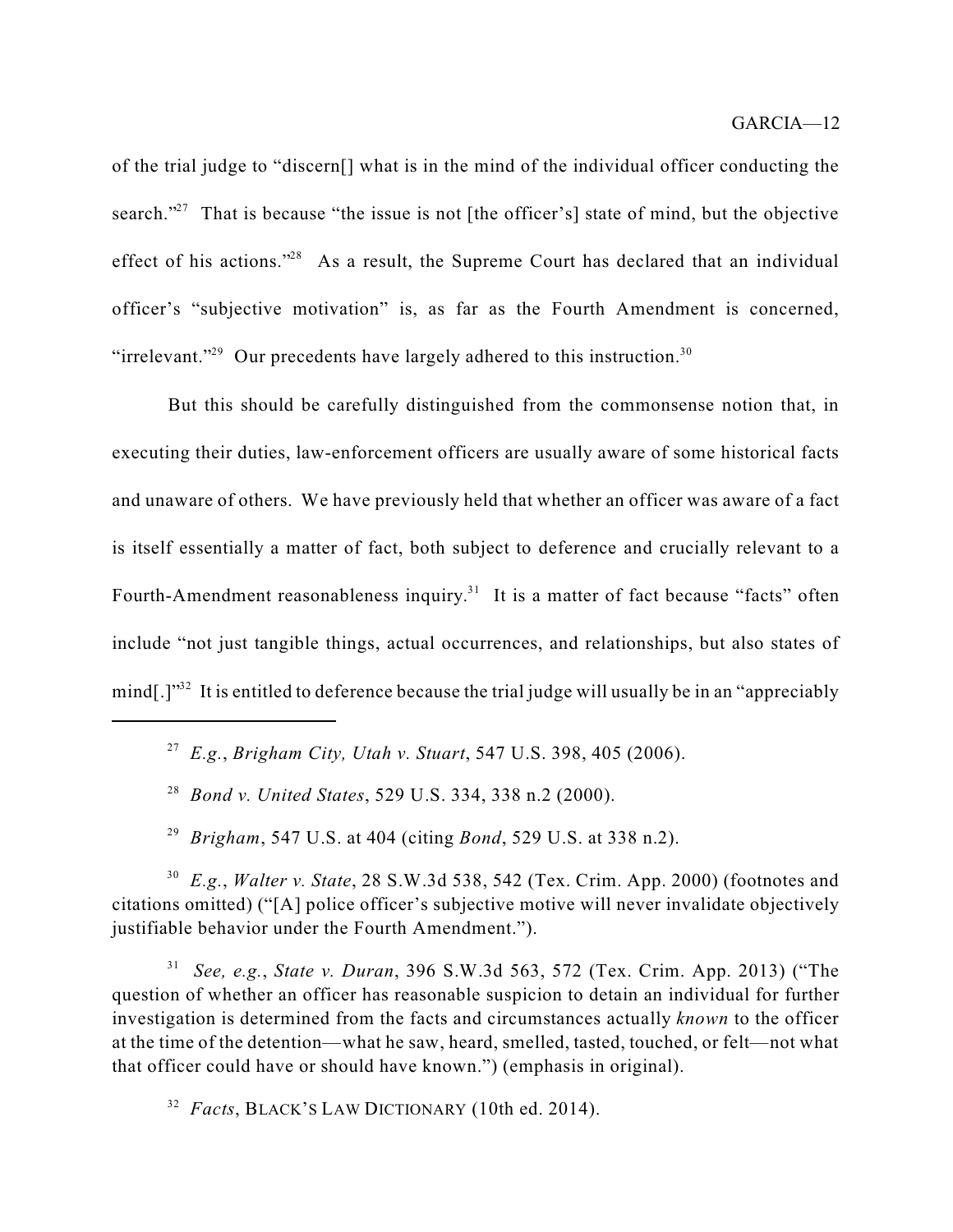better position than the appellate court" to settle a dispute about what facts the officer was aware of. $33$  And it is crucially relevant because both the Supreme Court and this Court have said, time and again, that a Fourth-Amendment reasonableness inquiry should be informed by the facts that were "available" to the officer when he conducted the contested search.<sup>34</sup>

## **C. Whether the officer actually drew a particular inference from the totality of facts known to him.**

Under the definition of "fact" stated above, whether an officer actually drew a particular inference from the facts known to him should arguably also be considered a matter of fact.<sup>35</sup> A reviewing court will usually be in no "appreciably better position than" the trial judge to resolve what inferences the officer did or did not make before he initiated the contested search.<sup>36</sup> Furthermore, findings of this sort will almost always turn on credibility determinations—the officer testifies that he reached conclusion X based on facts A, B, and C, and the trial judge either credits this testimony or he does not.

Although findings such as these are entitled to deference in the sense that the

*See Guzman*, 955 S.W.2d at 89; *cf. also Duran*, 396 S.W.3d at 571. 33

*Cf. Terry v. Ohio*, 392 U.S. 1, 21–22 (1968) ("And in making that assessment it is 34 imperative that the facts be judged against an objective standard: would the facts available to the officer at the moment of . . . the search 'warrant a man of reasonable caution in the belief' that the action taken was appropriate?") (citations omitted); *Weems*, 493 S.W.3d at 579; *Cole*, 490 S.W.3d at 923; *Parker v. State*, 206 S.W.3d 593, 601 (Tex. Crim. App. 2006) (explaining that "an officer, in the heat of the moment, will use all facts available to him").

*See supra* note 32. 35

*Guzman*, 955 S.W.2d at 89. 36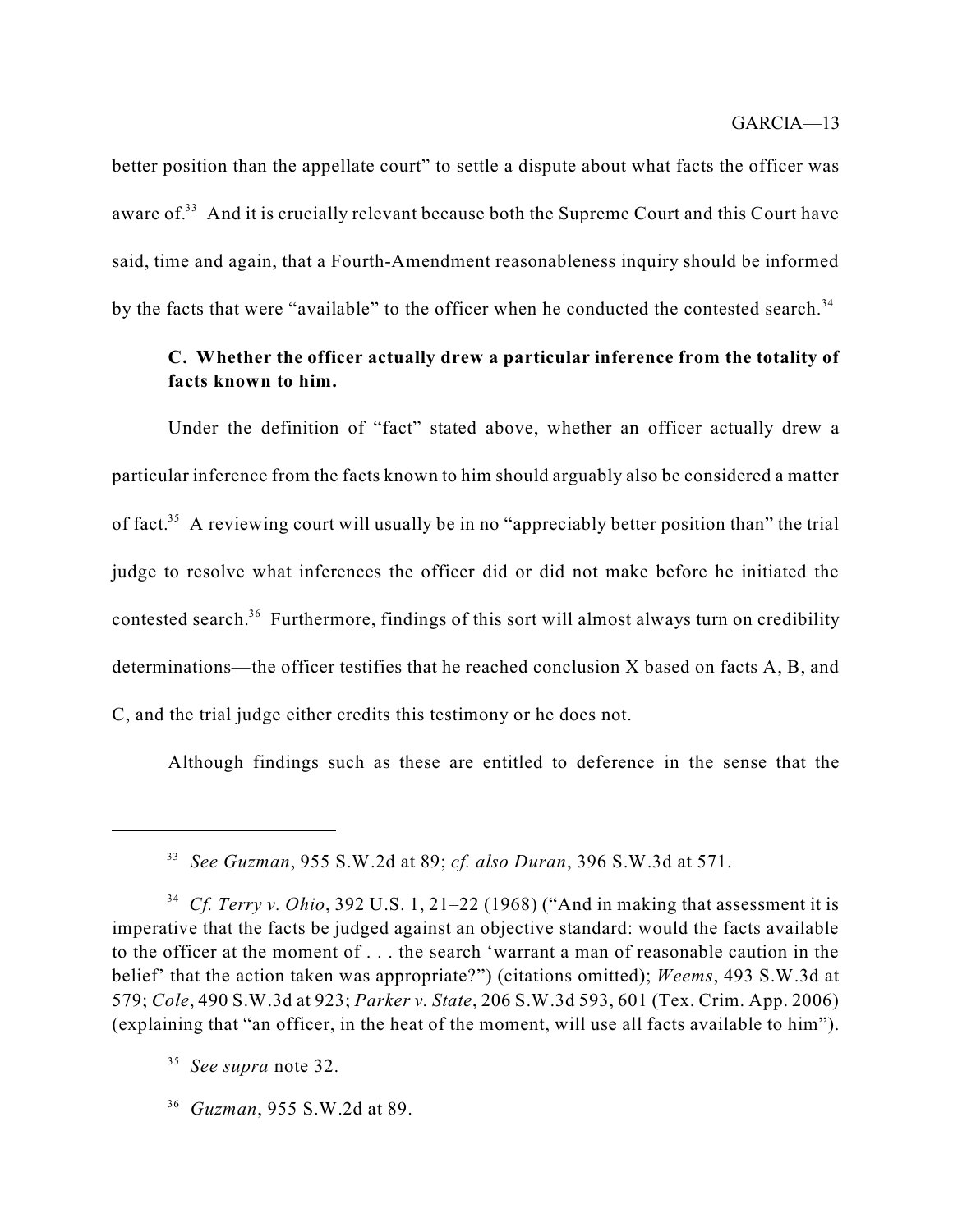reviewing court should almost never seek to contradict the trial judge on matters of recordsupported fact, $37$  the reviewing court should nevertheless disregard such findings for the purposes of reaching an ultimate legal ruling on exigent circumstances. This is because whether an officer actually inferred one conclusion or another from the facts goes to his subjective motivations. This, as we have seen, is "irrelevant" for Fourth-Amendment purposes.<sup>38</sup> So it does not matter if the officer did not actually infer that he was faced with an exigency; if the known facts objectively support the existence of an exigency, the search should be upheld.<sup>39</sup> Likewise, it does not matter if the officer subjectively and in good faith inferred that he was faced with an exigency if the known facts objectively counter that inference.<sup>40</sup> Once the historical facts are determined and any disputes as to the officer's awareness of historical facts are settled, the question becomes one of objective reasonableness, not subjective processes of thought.<sup>41</sup>

### **D. The reasonableness of an inference based on the facts known to the officer.**

The Supreme Court has said that, in assessing the reasonableness of an officer's

*Id.* 37

<sup>40</sup> *Cf. Terry*, 392 U.S. at 22 ("If subjective good faith alone were the test, the protections of the Fourth Amendment would evaporate[.]") (citations omitted).

*Cf. Brimage v. State*, 918 S.W.2d 466, 493 (Tex. Crim. App. 1994) (Campbell, J., 41 dissenting on orig. subm.).

<sup>&</sup>lt;sup>38</sup> Brigham, 547 U.S. at 404.

*See id.* at 405. 39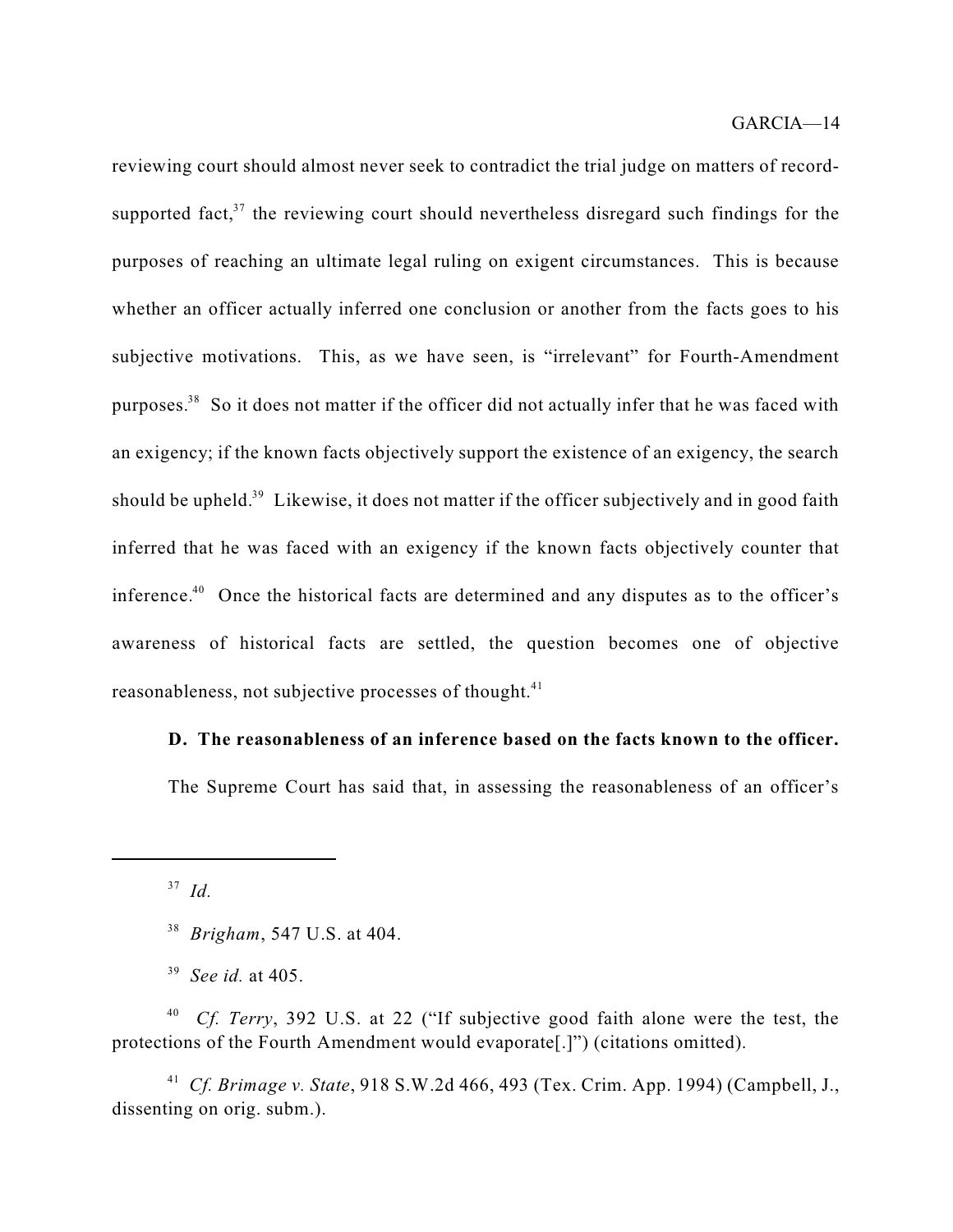actions, a reviewing court should take into account not only the facts known to the officer, but also the "specific reasonable inferences which he is entitled to draw from the facts in light of his experience."<sup>42</sup> This would seem to necessitate an inquiry into whether a particular inference was, or was not, "reasonable" under the circumstances. This case provides yet another example: The police officers testified that they saw a nurse approaching Garcia with an I.V. bag and Garcia shaking his head in the negative. The trial judge's findings suggest that he did not think it was reasonable for the officers to infer from these facts that an I.V. was imminent. To what extent is this finding entitled to deference? To what extent is it relevant to the exigent-circumstances analysis?

The answer to the first of these questions is: The trial judge's finding in this regard is not entitled to deference. Indeed, it should not be thought of as a "finding" at all, but rather a legal conclusion. For, "[d]espite its fact-sensitive analysis, 'reasonableness' is ultimately a question of substantive Fourth-Amendment law." $^{43}$  To be sure, in this as in other law-enforcement contexts, "reasonableness" should be informed by the "practical considerations of everyday life on which reasonable and prudent men, not legal technicians, act."<sup>44</sup> But the appellate court is in just as good a position as the trial judge, once the facts

<sup>&</sup>lt;sup>42</sup> *Terry*, 392 U.S. at 27 (citations omitted).

*Kothe*, 152 S.W.3d at 62 (citing *United States v. Sharpe*, 470 U.S. 675, 682 (1985)). 43

*Cf. Brinegar v. United States*, 338 U.S. 160, 175 (1949). 44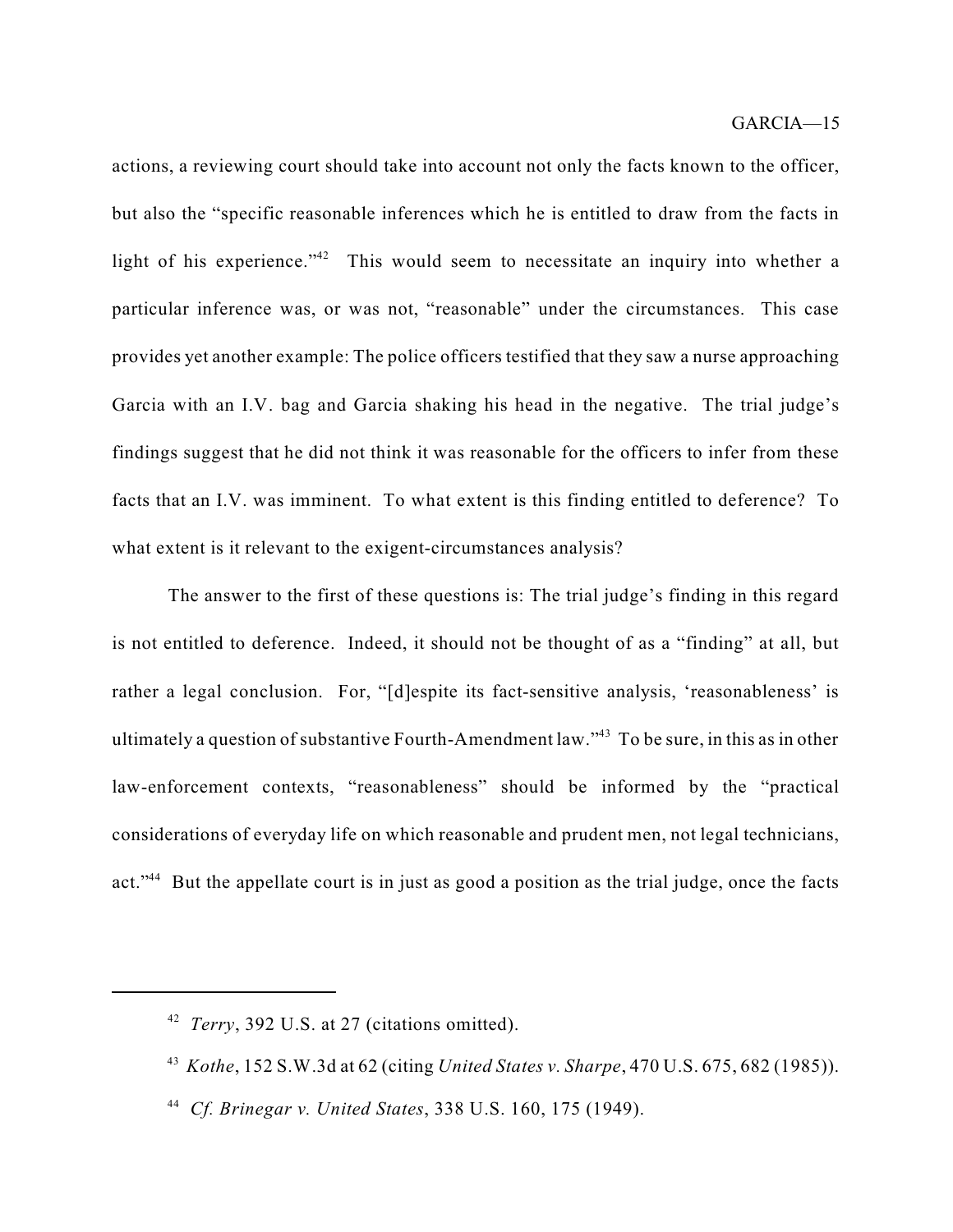are settled, to decide this issue.<sup>45</sup> In light of this, the trial judge's determination that a particular law-enforcement inference was, or was not, reasonable under the circumstances should be reviewed *de novo*.

Furthermore, whether a particular inference is reasonable, or whether a reasonable law-enforcement inference was available on particular facts, is often highly relevant to resolving Fourth-Amendment issues. In this case, if the court of appeals were to look solely at the historical facts available to the officers and did not take into account the reasonable inferences they might have drawn from those facts, it would probably have to conclude that there is nothing inherently exigent about a nurse standing next to a suspect holding I.V. equipment. The exigency, if any, arises only from the dual inferences that, based on these facts, (1) the nurse was about to infuse a substance into Garcia's bloodstream, and (2) this infusion might adversely affect the integrity of the blood evidence. If reasonable, these inferences should be considered in determining whether, as a matter of law, the officers faced an objective exigency relieving them of the obligation to obtain a warrant.

### **E. Whether the totality of facts available to the officer, and reasonable inferences therefrom, objectively suffice to establish an exigency.**

Once the preceding matters are settled, the trial judge should finally decide whether, in light of the known facts and reasonable inferences therefrom, an objectively reasonable officer would conclude that in the time it would take to secure a warrant the efficacy of the

*See Guzman*, 955 S.W.2d at 87, 89. 45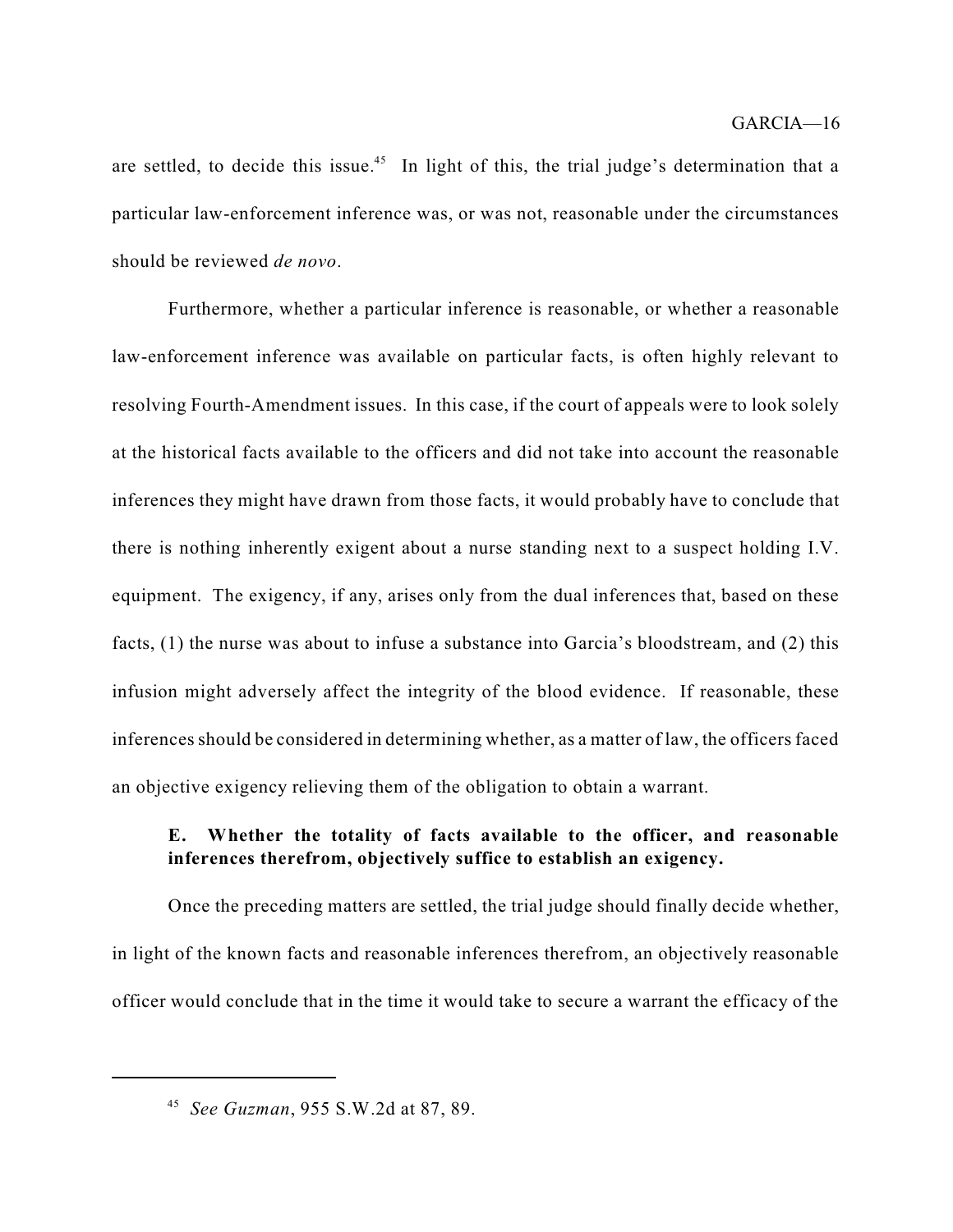search would be "significantly undermin[ed]."<sup>46</sup> This is a Fourth-Amendment "reasonableness" inquiry, so it is reviewed *de novo*.<sup>47</sup> And, because it constitutes essentially the determinative Fourth-Amendment question in a drunk-driving, exigent-circumstances warrantless blood draw, it is obviously fundamentally relevant to the trial judge's and reviewing court's ultimate rulings. This inquiry should take into account, not only the wellknown "natural dissipation" of alcohol in the body, but also "the procedures in place for obtaining a warrant, the availability of a magistrate judge, and the practical problems of obtaining a warrant within a timeframe that still preserves  $\dots$  reliable evidence."<sup>48</sup>

### **III. ANALYSIS**

The court of appeals gave three reasons why, in its view, the trial judge erred in suppressing the blood evidence.<sup>49</sup> Keeping in mind that exigent-circumstances review should be informed by the "totality of circumstances,"<sup>50</sup> not turning on any one factor to the exclusion of others, we address each consideration in turn. In so doing, we are mindful of the following principles. First, "[i]n reviewing a trial court's ruling on a motion to suppress, an appellate court must view the evidence in the light most favorable to the trial court's

*See Kothe*, at 152 S.W.3d at 62–63. 47

<sup>48</sup> *Weems*, 493 S.W.3d at 580 (footnotes, citations, and internal quotation marks omitted).

<sup>49</sup> Garcia, 2017 WL 728367, at \*12.

*McNeely*, 569 U.S. at 151. 50

*McNeely*, 569 U.S. at 152. 46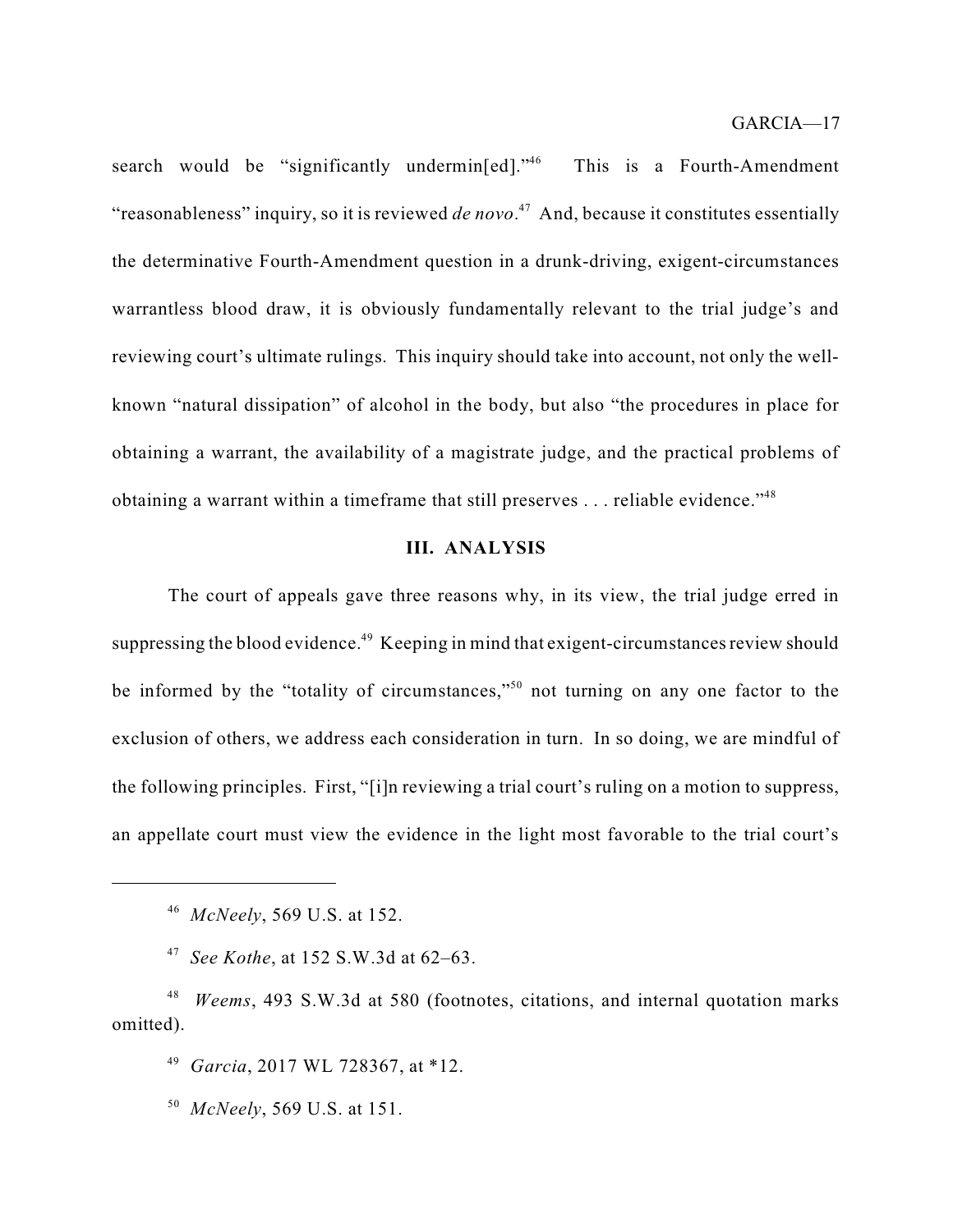ruling."<sup>51</sup> When, as in this case, the trial court "makes explicit fact findings, the appellate court determines whether the evidence (viewed in the light most favorable to the trial court's ruling) supports these fact findings."<sup>52</sup> The reviewing court "must defer to a trial judge's factual findings which, when . . . read in their totality, reasonably support his legal conclusion"—even if "viewed piecemeal and in isolation" they might be considered "ambiguous."<sup>53</sup> We give the same "non-technical, common-sense deference" to the trial judge's individual factual findings as we do "to the totality of those findings."<sup>54</sup>

### **A. Severity of the accident and El Paso County's warrant processes**.

In support of its conclusion that the blood draw was justified by exigent circumstances, the court of appeals noted that "Garcia's accident resulted in three deaths, several cars afire, and the necessity of numerous officers on the scene."<sup>55</sup> Yet earlier in its opinion, it seemingly rejected the State's argument that "the delay in investigating and controlling the accident scene or the severity of the accident contributed in creating an exigency."<sup>56</sup> These conclusions appear to be in tension.

*Duran*, 396 S.W.3d at 566. 53

 $^{54}$  *Id.* at 566–67.

<sup>55</sup> Garcia, 2017 WL 728367, at \*12.

*Id.* at \*7. 56

*E.g.*, *State v. Kelly*, 204 S.W.3d 808, 818 (Tex. Crim. App. 2006) (citations 51 omitted).

*Id.* 52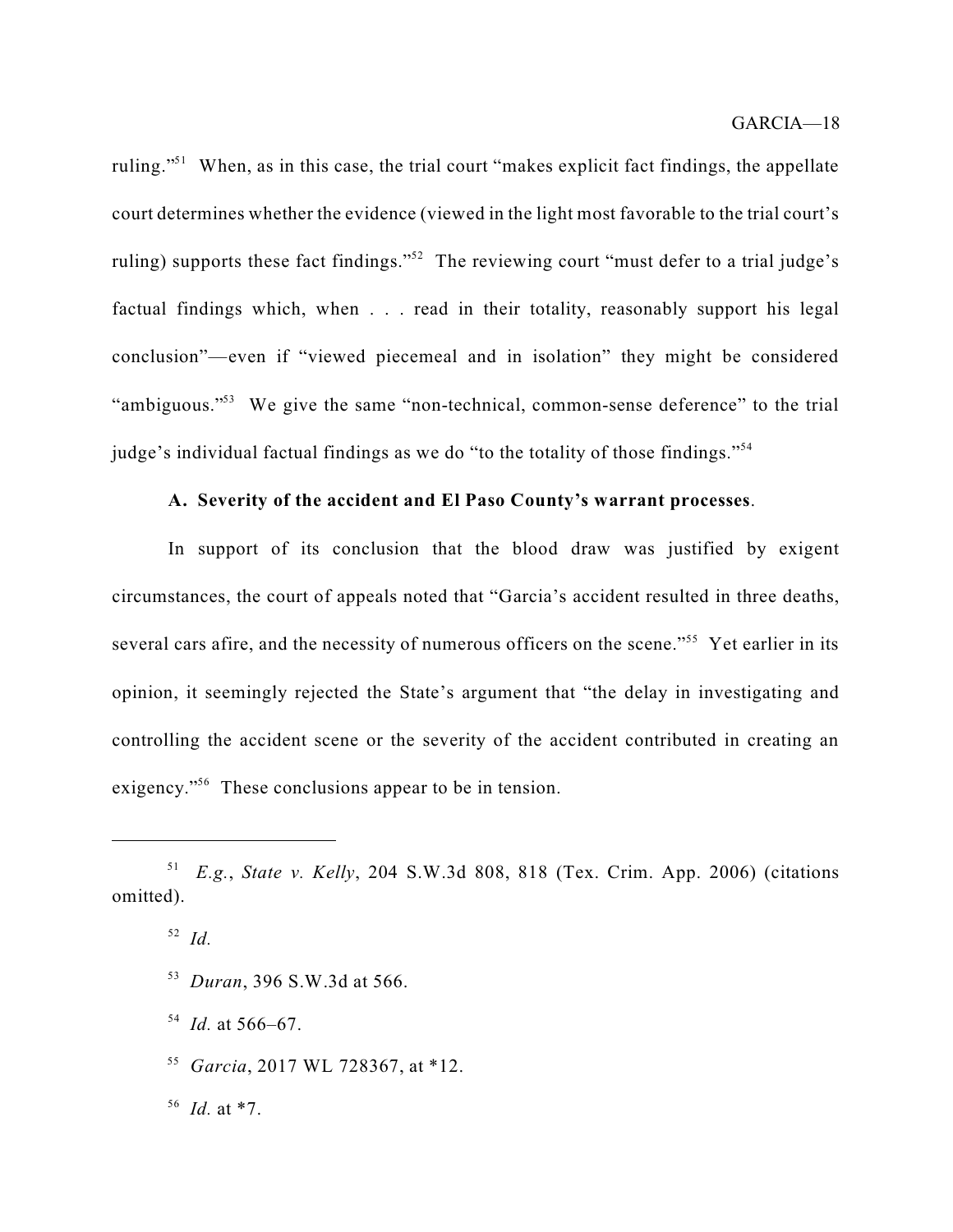Fortunately, we need not resolve this tension. The United States Supreme Court has expressly "decline[d] to hold that the seriousness of the offense under investigation itself creates exigent circumstances of the kind that under the Fourth Amendment justify a warrantless search."<sup>57</sup> And, insofar as the severity of the accident might have adversely affected the officers' ability to apply for a warrant—which sometimes occurs because the manpower necessary to begin the warrant process is fully invested in controlling a chaotic crime scene—under the trial judge's findings, no such concern was present in this case. As the court of appeals noted, Officer Rodriguez was able to depart the crime scene less than an hour after his arrival to begin drafting a warrant affidavit.<sup>58</sup> This demonstrates a reasonable police judgment that, at least at the time the warrant process was initiated, the delay inherent in obtaining a warrant did not pose a significant risk of undermining the efficacy of a blood draw.<sup>59</sup> It also undermines the State's argument that El Paso's underdeveloped warrantapplication processes reasonably contributed to the officers' decision to dispense with a warrant.

Of course, a reasonable officer might legitimately claim, as the State does in this case,

*Mincey v. Arizona*, 437 U.S. 385, 394 (1978). 57

<sup>&</sup>lt;sup>58</sup> Garcia, 2017 WL 728367, at \*7.

*Cf. McNeely*, 569 U.S. at 158 n.7 (plurality opinion) ("[B]ecause the police are 59 presumably familiar with the mechanics and time involved in the warrant process in their particular jurisdiction . . . we expect that officers can make reasonable judgments about whether the warrant process would produce unacceptable delay under the circumstances.") (internal quotation marks and citations omitted).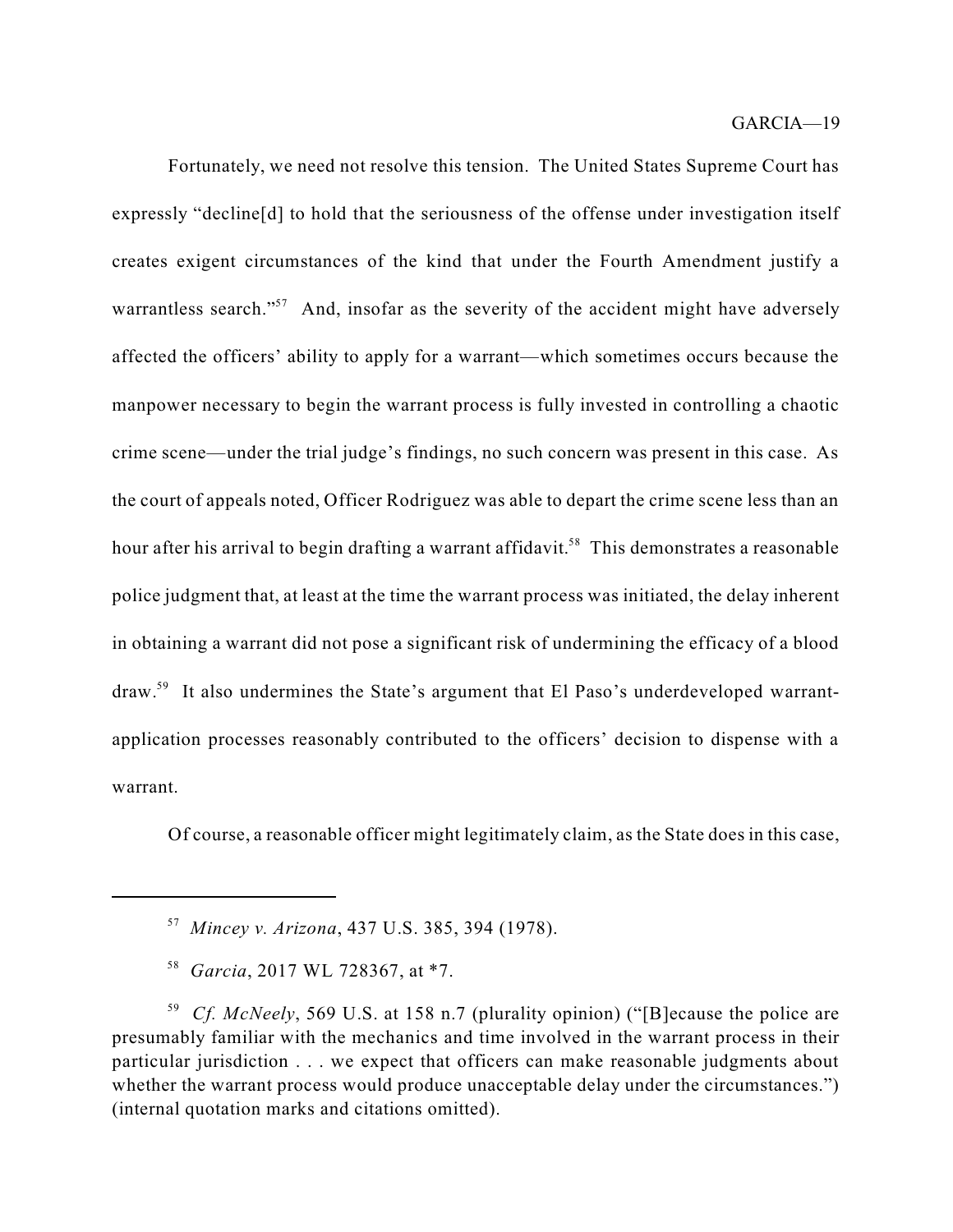that although there may have been sufficient time to procure a warrant at the beginning of the warrant-application process, some intervening cause made it so that any further delay was objectively impractical. The State posits the possibility of medical intervention at the hospital as one such cause. Before we turn to that argument, we briefly address the court of appeals' reference to cocaine metabolites.

### **B. Cocaine metabolites.**

The court of appeals noted that, in this case, Garcia's intoxication was induced by both "alcohol and cocaine metabolites." $60$  According to the court of appeals, this meant that the officers' need for contemporaneous blood evidence was extraordinarily high, because cocaine and other narcotics are eliminated at an unknown rate. Thus, unlike the typical situation in which "experts can work backwards to calculate blood-alcohol content at an earlier" time, these officers faced a situation in which, minute-by-minute, evidence was being metabolized "without the ability to know . . . how much evidence [they were] losing as time passed."<sup>61</sup>

We do not disagree with this reasoning in principle,  $62$  but it must be supported by the facts. Here, it is not. The officers' testimony was uniformly to the effect that they suspected Garcia of alcohol-induced intoxication. There is nothing in the record to show how or why

*Garcia*, 2017 WL 728367, at \*12. 60

<sup>&</sup>lt;sup>61</sup> *Id.* at \*11 (citing *Cole*, 490 S.W.3d at 926–27).

*See, e.g.*, *Cole*, 490 S.W.3d at 926–27. 62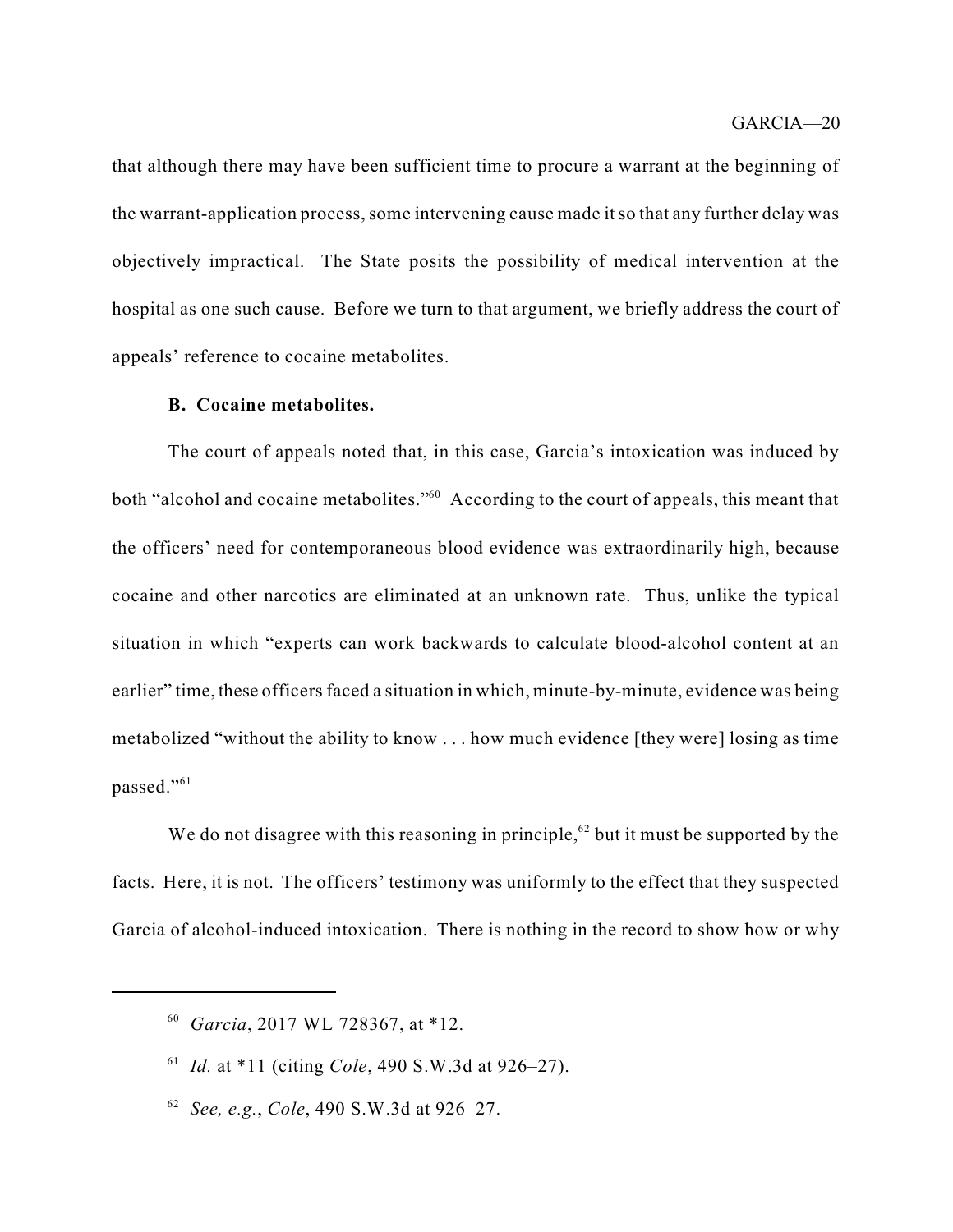the officers might reasonably have suspected that Garcia was also using cocaine.

A search cannot be justified by what it uncovers.<sup>63</sup> Accordingly, we will not consider evidence that Garcia was under the influence of cocaine in reviewing *de novo* the reasonableness of the officers' search.

#### **C. The possibility of medical treatment.**

We come now to what the court of appeals aptly characterized as the "crux of the  $case$ <sup> $-$ 64</sup> —whether the imminent administration of an I.V. served as an intervening exigent circumstance relieving the officers of the obligation to obtain a warrant in this case.

We agree with the State that the dilemma faced by an officer attempting to obtain blood from a patient in need of medical treatment is more like a "now or never" situation than it is like a "natural dissipation" situation. Indeed, in some respects, it is an even more difficult position than the prototypical "now or never" situation, "in which the suspect has control over easily disposable evidence."<sup>65</sup> For, at least in the latter situation, the officer is not encumbered with the additional duty not to interfere with a person's medical care. In the emergency-room setting, the officer faces an impossible choice between (1) delaying a potentially life-saving treatment to obtain the best possible evidence or (2) allowing that evidence to be spoiled so that a suspect's life might be saved. With these concerns in mind,

<sup>&</sup>lt;sup>63</sup> Brown v. State, 481 S.W.2d 106, 112 (Tex. Crim. App. 1972) (citations omitted).

*Garcia*, 2017 WL 728367, at \*9. 64

*See McNeely*, 569 U.S. at 153 (citing *Georgia v. Randolph*, 547 U.S. 103, 116 n.6 65 (2006)).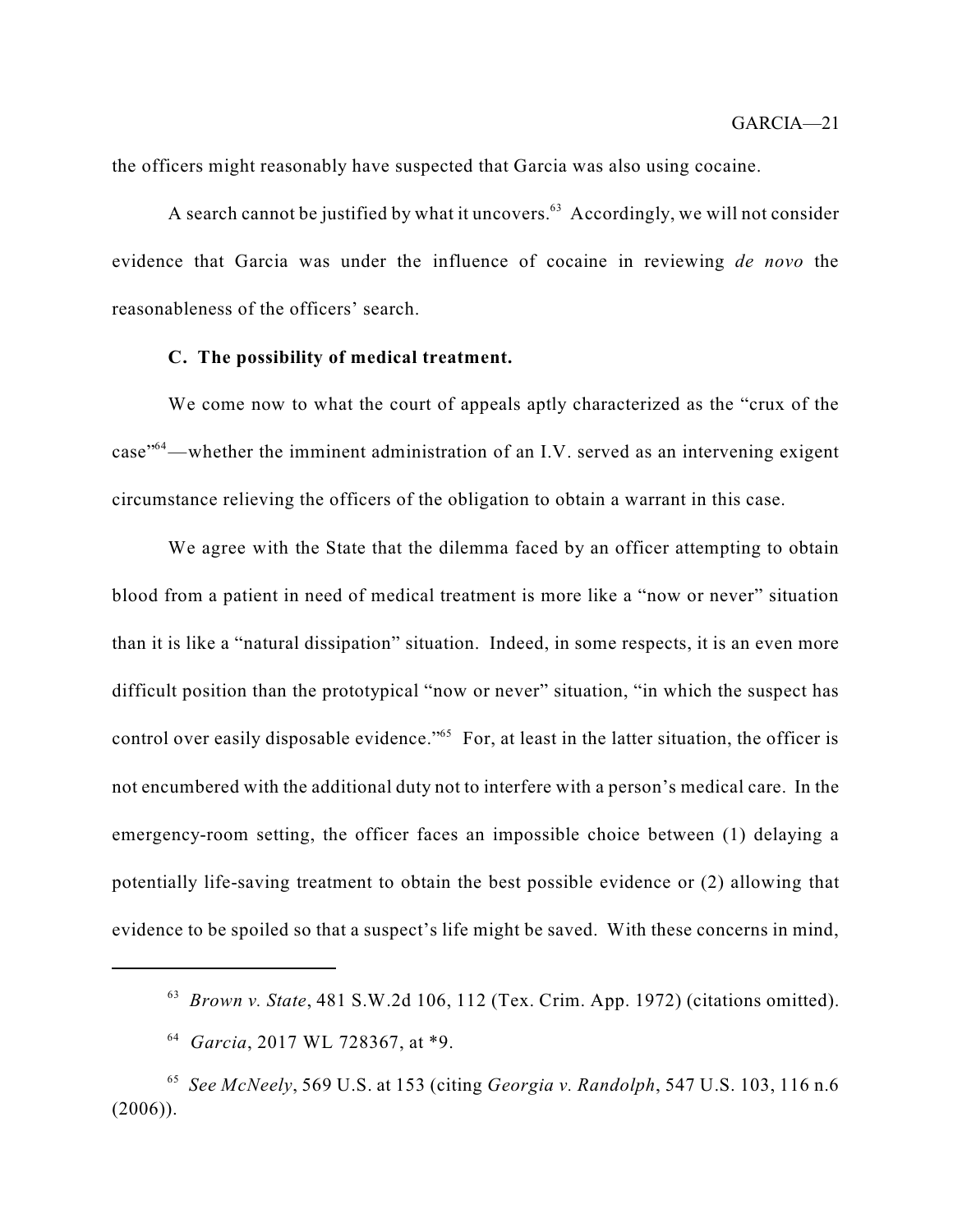we do not believe the Fourth Amendment requires police officers to wait until an I.V. needle is inches away from the suspect's arm before they may legally intervene—at which time, paradoxically, they might be duty-bound not to intervene.<sup>66</sup> We do not hesitate to say that, if an officer is actually aware $67$  of facts from which an objectively reasonable officer could conclude that an evidence-destroying medical treatment isimminent, the Fourth Amendment allows the officer to take any reasonable steps to preserve the integrity of the imperiled evidence.

But in this case, the trial judge's record-supported findings show that these officers were not faced with any such dilemma. The trial judge repeatedly emphasized his finding that, as a matter of historical fact, at the time the officers ordered the phlebotomist to take a sample of Garcia's blood, all medical treatment of Garcia had stopped. By itself, this finding would probably not suffice to dispose of the exigency issue. The trial judge would also have to make a finding as to whether the officers were aware of this historical fact at the time they initiated the search. What the State fails to appreciate, and what the court of appeals failed to address, is that the trial judge did make such a finding.

After the trial judge orally found that, at the time of the blood draw, the medical

<sup>&</sup>lt;sup>66</sup> Cf. Garcia, 2017 WL 728367, at \*4 (noting Lom's testimony that, "if a suspect was being medically treated, 'there's no power in the face of the earth' that permitted an officer to instruct medical personnel to cease treatment until the officer obtained a search warrant").

*See Duran*, 396 S.W.3d at 572 ("The standard is not what an omniscient officer 67 would have seen, but rather what a reasonable officer would have done with what he actually did see.") (citations omitted).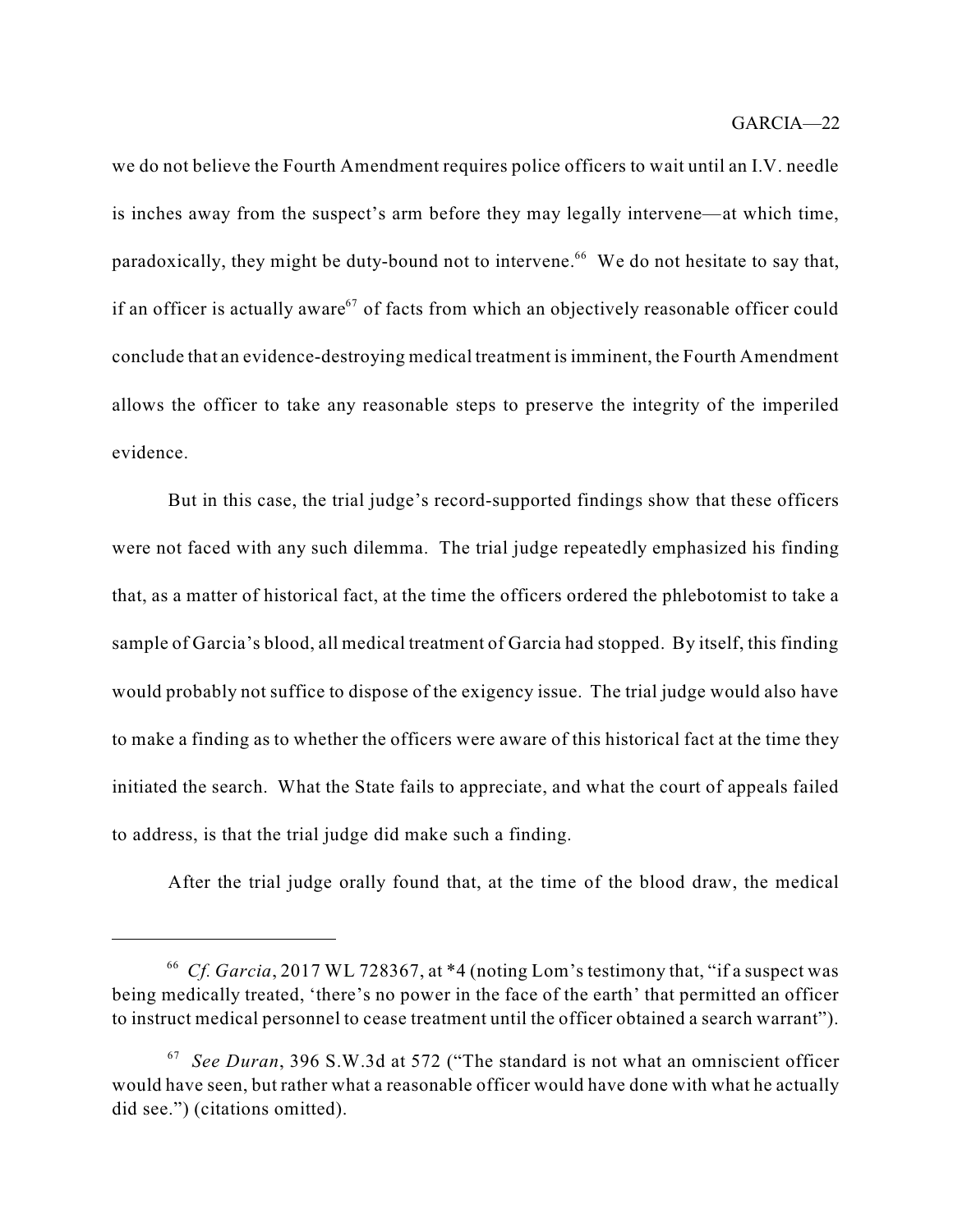personnel had "concluded" their treatment of Garcia and "no one was going to mess with" his blood, the prosecutor interjected that the "officers didn't know that, nobody communicated with these officers." The trial judge expressly responded: "At the time that the blood [was] drawn, the officers knew all that." This finding pertains to the historical facts the officers were aware of at the time they ordered a search. So if this finding is supported by the record—and there is ample reason to conclude that it is—it is entitled to deference.

In this case, there were a number of disputes about whether the officers were in position to see or hear what they claimed to have seen and heard. For example, there was a dispute about whether the curtain surrounding Garcia's bed was open or closed. There was a dispute about whether the officers were inside the curtained area or outside. There was a dispute about how close the officers were to Garcia in the E.R. There was a dispute about whether conversations between medical staff members were audible to the officers. There was a dispute about how much, if any, information was conveyed to the officers as Garcia was being treated. There was even a dispute about whether Garcia was speaking in English or Spanish.

The trial judge was at liberty to accept or reject some, all, or none of each witness's testimony in resolving each of these disputes.<sup>68</sup> And each resolution properly informed the

*See, e.g.*, *Sawyers v. State*, 724 S.W.2d 24, 35 (Tex. Crim. App. 1986) ("[W]here 68 the facts adduced at a suppression hearing are in dispute, 'the trial judge is the trier of the facts and can accept or reject the testimony of the witnesses . . . in determining the issues'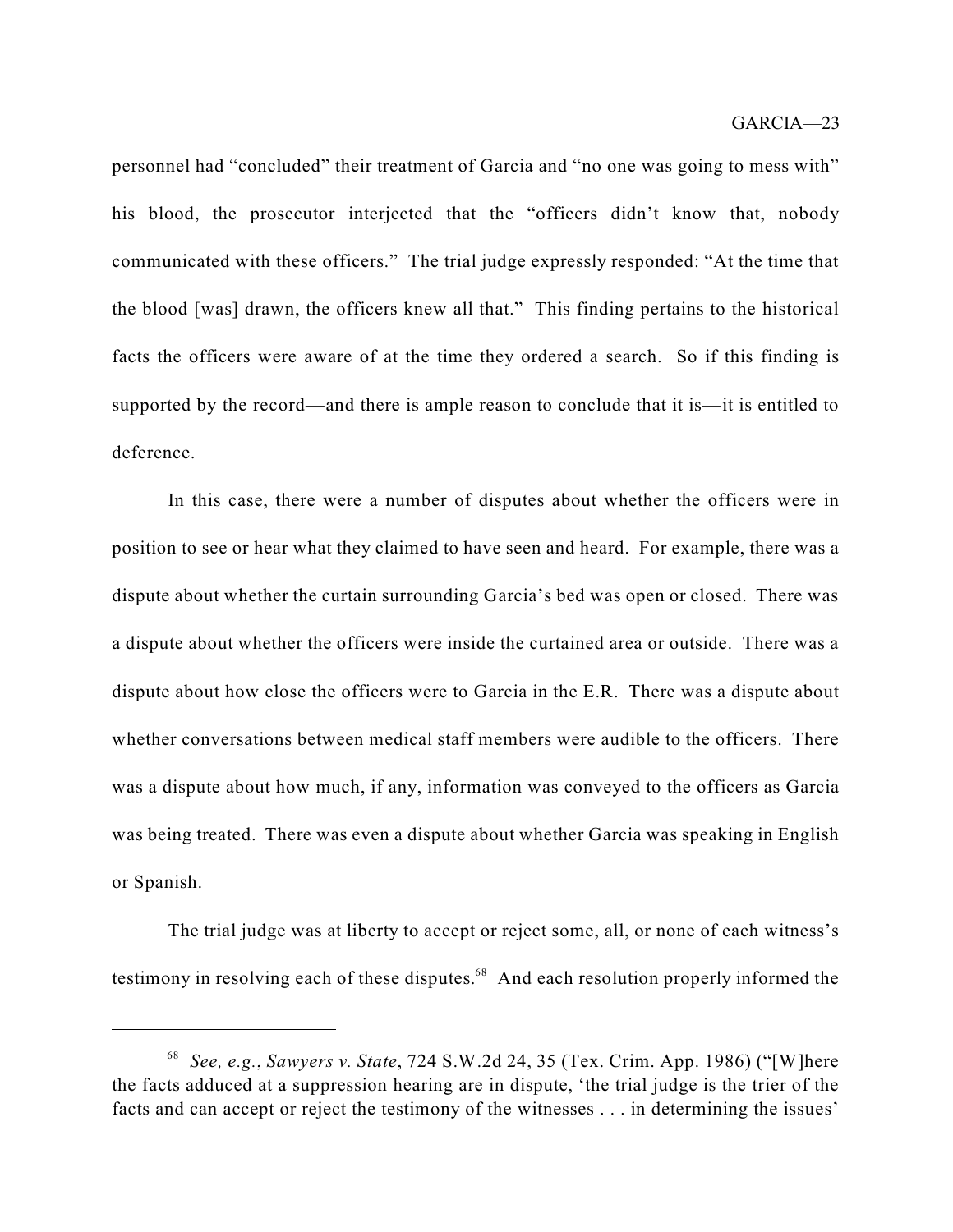trial judge's findings as to which historical facts the officers were aware of at the time they decided to conduct a warrantless search. For instance, the trial judge as the trier of fact would not have abused his discretion to find Officer Torres credible when he testified that he was inside the curtained area, five to six feet from Garcia, and could overhear the medical staff's conversations about Garcia. And, although Torres testified that he did not specifically hear Dr. Kavonian telling the nurse to cease placing an I.V. on Garcia, the trial judge was at liberty to disbelieve the officer in this limited but critical regard. Indeed, this appears to have been the trial judge's very assessment of the facts on the ground; in his written findings of fact, the trial judge explicitly refused to "attach any believability or any weight to" Torres's testimony "[t]hat he could not hear or see what was going on between the defendant, ER Doctor and hospital staff."<sup>69</sup>

The totality of circumstances in this case also includes the trial judge's finding that, after the officers asked the phlebotomist, Adriana Gandara, for her assistance in drawing Garcia's blood, they released her to her normal duties for an extended period of time. Then, as much as "twenty minutes later," they paged her back to the E.R. to conduct a blood draw. This timeline is supported in part by Gandara's testimony, which the trial judge expressly found credible.

before him or her.") (citations omitted), *overruled on other grounds by Watson v. State*, 762 S.W.2d 591 (Tex. Crim. App. 1988).

*See also* 7 RR at 15 (wherein the trial judge orally finds, "There was no treatment 69 being afforded at that time. [The phlebotomist] was even leaving at that point. And that was in front of Officer Lom and Torres. They saw that.").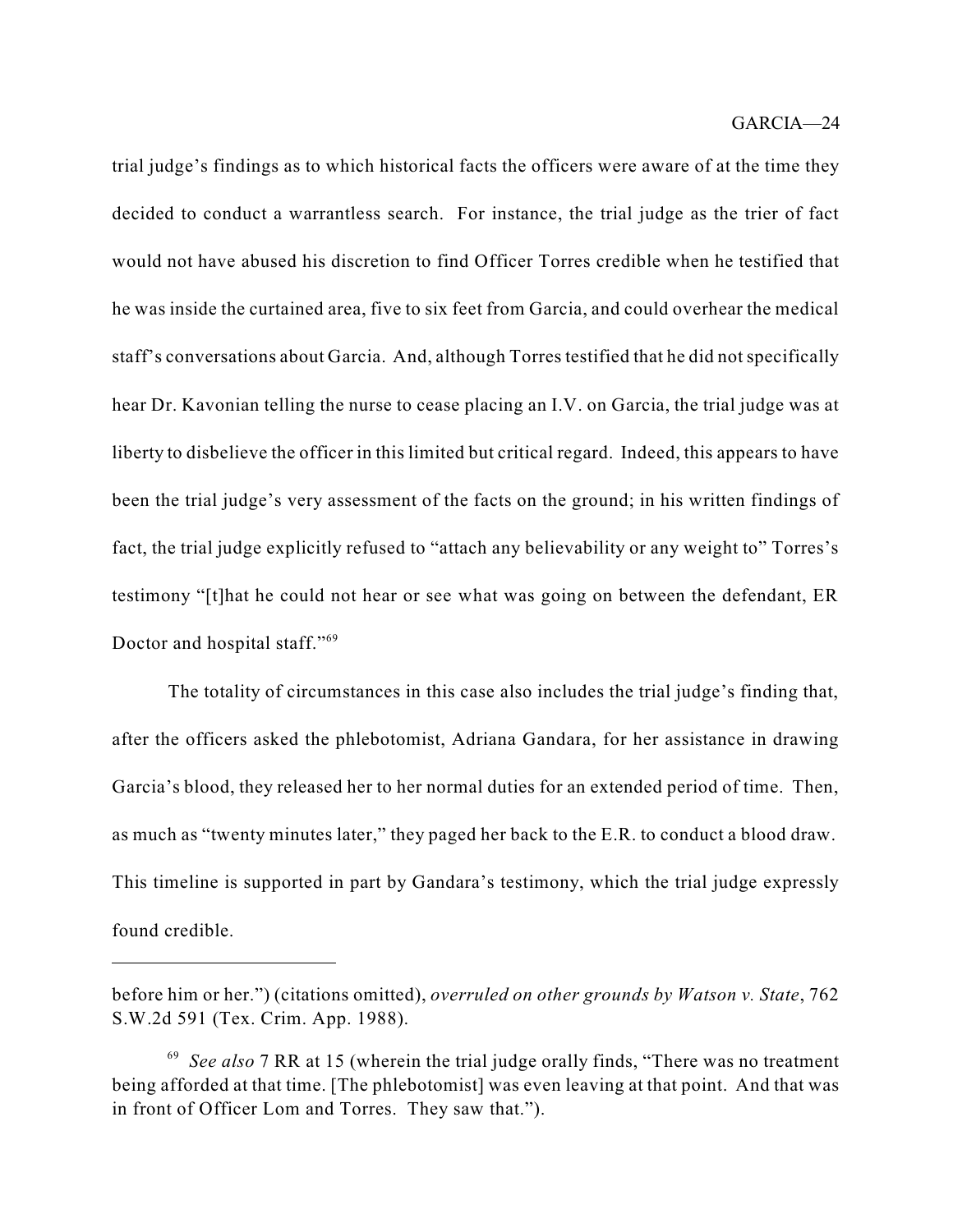The State appears to argue that the trial judge was inescapably bound to reject Gandara's testimonial timeline because it does not match time-stamped events in the medical records. But Gandara made it abundantly clear through her testimony that she was approximating the amount of time that passed between the events she described.<sup>70</sup> Her inability to recall the passage of time with timestamp-like exactitude did not make that portion of her testimony incredible in its entirety. Specifically, the trial judge would not have abused his discretion to credit her testimony at least insofar as she asserted that some noticeable amount of time passed between the officers' (1) requesting her assistance in drawing Garcia's blood, (2) releasing her to her regular duties while they secured the appropriate "paperwork," and then (3) re-summoning her to carry out the draw. And once again, affording the trial judge's findings a non-technical, common-sense deference, that appears to be precisely the trial judge's assessment of Gandara's testimony.<sup>71</sup>

If we add to Gandara's estimated timeline of events the trial judge's record-supported finding that, at the time of the search, the officers were aware that all medical treatment had

*E.g.*, 5 RR at 98 ("They asked me to wait for a little bit for them to get the 70 paperwork. I waited approximately ten minutes. I don't know exactly the time. And then afterward they told me they didn't want to make me wait longer. If it was okay, if they could page me once they had the paperwork, and that's when I left.").

<sup>&</sup>lt;sup>71</sup> 7 RR at 106–07 ("[E]ven though the Court is not making a finding as to how long it was before she was called to [take] the blood, she testified it was anywhere from 10 to 20 minutes before she was called back to do the blood draw, after she had initially been instructed to. The Court still finds that at the time that the phlebotomist was stopped and directed by the officers to take the blood, that there was no exigent circumstances present[.]").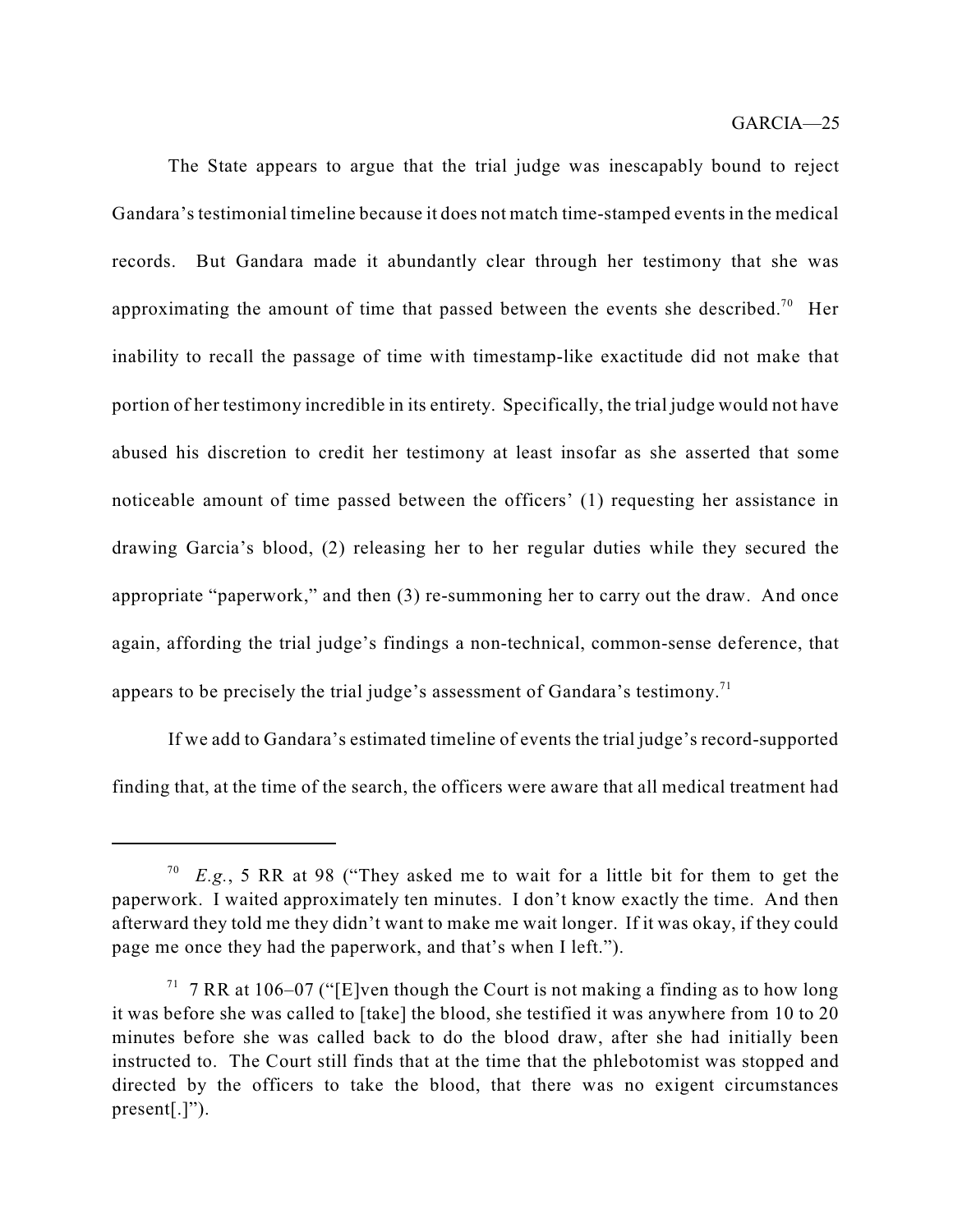stopped, we begin to understand the trial judge's rationale for suppressing the evidence. An objectively reasonable officer, knowing that all medical care had ceased, and having waited several minutes after all care had ceased to finally conduct a blood draw, would not have concluded that he was in a "now or never" situation.<sup>72</sup> Such an officer would understand, particularly with another officer back at the station actively preparing a warrant, that further delay for the purpose of finalizing the already-begun warrant process would not "significantly undermin[e]" the probativity of the blood results.<sup>73</sup> Under the trial judge's findings, the only diminution in evidentiary value the officers risked at that point was the natural dissipation of alcohol in Garcia's system. And, by virtue of the fact that they had already begun the warrant process knowing that it would take some time, the officers signaled a reasonable law-enforcement judgment that this risk was not significant in light of the time it would take to complete the process.

That is why, even considering this medical-treatment evidence in conjunction with the severity of the accident and the supposedly underdeveloped warrant processes in El Paso County, we conclude that the trial judge's record-supported findings weigh against the existence of an exigency in this case. If obtaining a warrant was reasonably feasible at the beginning of the application process, and the trial judge rejected the factual basis of the only plausible intervening cause that could make that process impractical to complete, then

*See McNeely*, 569 U.S. at 153 (citations omitted). 72

<sup>&</sup>lt;sup>73</sup> *Cf. id.* at 152 (citations omitted).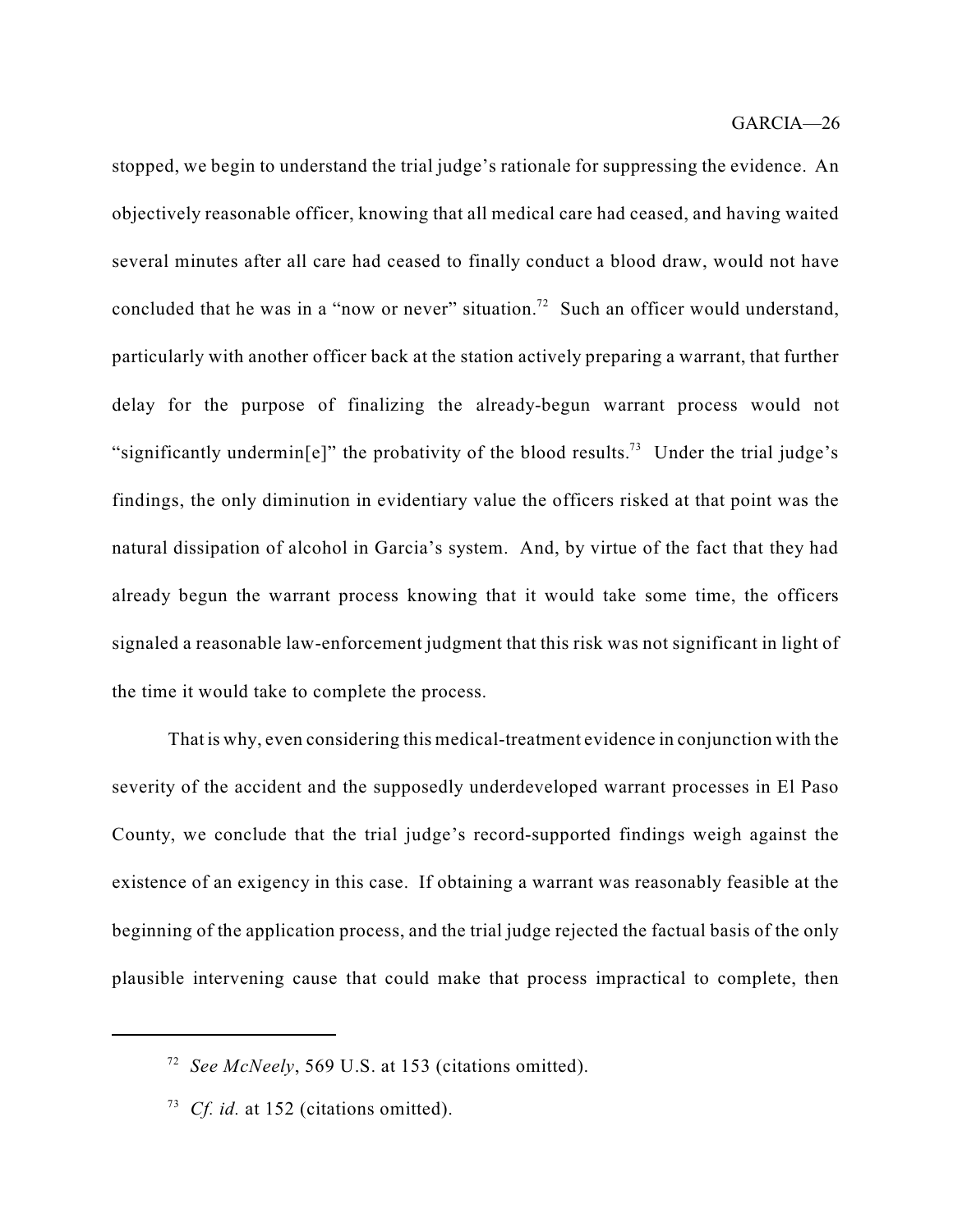abandoning the already-begun warrant-application process and instead conducting a warrantless blood draw was objectively unreasonable.

Our holding is not based on the trial judge's difficult-to-comprehend finding that the officers' "assessment" that exigent circumstances existed "[was] not credible." This finding can only be understood in one of two ways, neither of which is particularly helpful in this context. To the extent that, through this finding, the trial judge was trying to communicate that he considered the officers' assessment of the facts to have been unreasonable under the circumstances, that is a legal conclusion to which we owe no deference. To the extent that the judge was indicating that he simply did not credit the officers' testimony that they believed in good faith that they were faced with an exigency, such a finding is irrelevant to the objective Fourth-Amendment inquiry. We disregard all of the trial judge's various "finding[s]" to this effect.

Instead, our holding is based on the sensible notion that "a warrantless search must be strictly circumscribed by the exigencies which justify its initiation."<sup>74</sup> Or, as the trial judge rather succinctly put it, "[o]nce the exigency ends, it ends." The trial judge acted within his discretion to find that, at the time of the search, Rodriguez, Lom, and Torres were collectively aware of facts that would lead an objectively reasonable officer to conclude that any exigency presented by the possibility of medical care had passed. Although we might well have dissected the officers' awareness of historical facts differently were we in the trial

*See Mincey*, 437 U.S. at 393 (citing *Terry*, 392 U.S. at 25–26). 74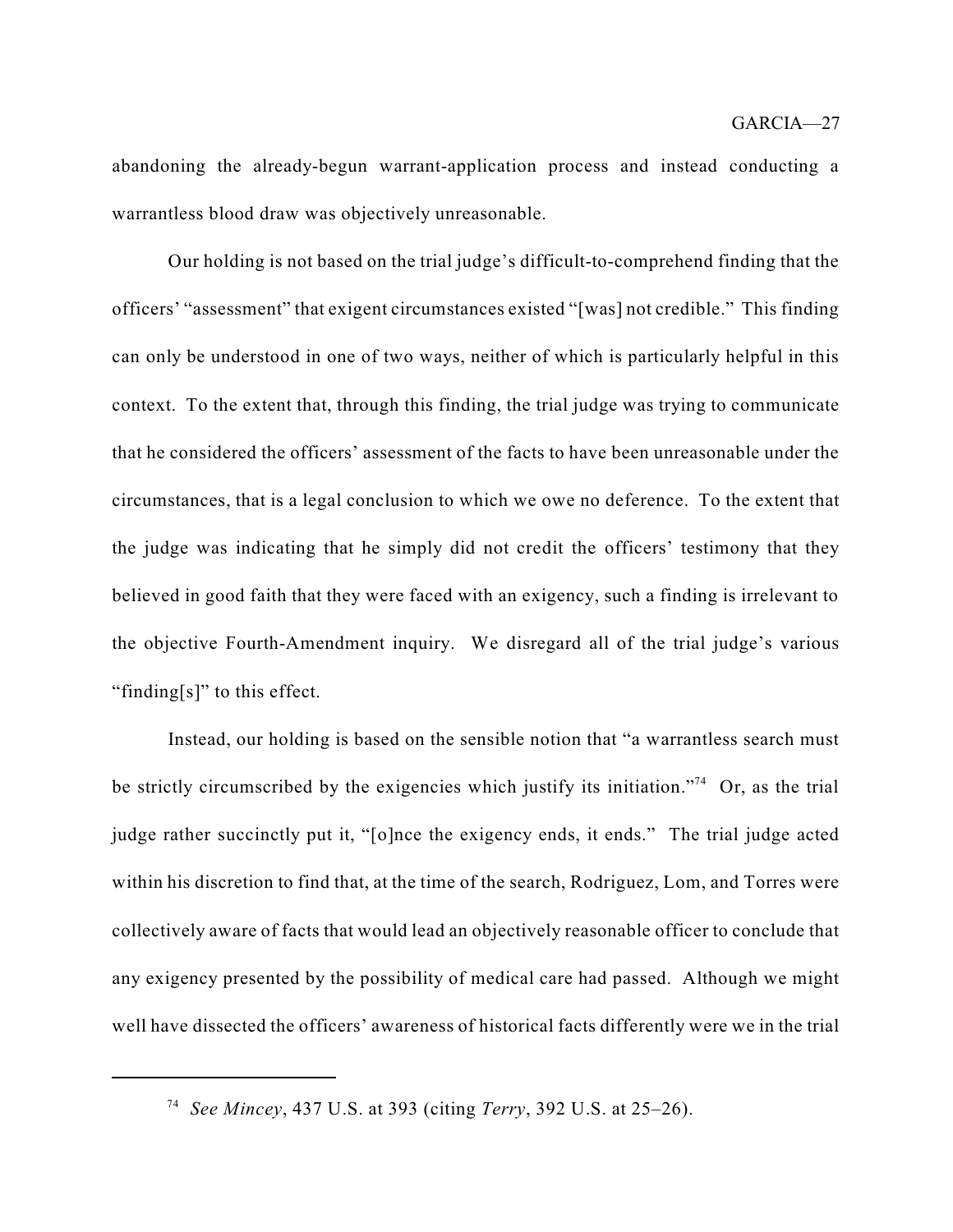judge's position, "[t]he trial judge decides that fact. The court of appeals does not. We do not. And appellate courts must view the trial judge's factual findings in the light most favorable to his ultimate conclusion."<sup>75</sup>

#### **IV. COUNTER-ARGUMENTS**

The dissent matter-of-factly maintains that the officers in this case "waited for a lull in the treatment, marveled at their great good fortune that no evidence-compromising procedure had yet occurred, and extracted the evidence in a manner that did not adversely impact the on-going medical evaluation and treatment."<sup>76</sup> Perhaps that is the accounting of historical facts that the dissent would have adopted were it in the institutional position of a trial judge carefully weighing the testimony given in this case. But it is not the accounting that this trial judge actually adopted. This trial judge found that, when Garcia's blood was drawn at 3:17 a.m., the officers were aware that the medical staff had decided to comply with Garcia's request that he not receive an I.V. At that time, Garcia's treatment was not in a "momentary lull"—at least not from the officers' perspective. From the officers' perspective, at 3:17 a.m., Garcia was not receiving any treatment, nor was he yet scheduled to receive any further treatment.

As the dissent concedes in a footnote,<sup>77</sup> Garcia's CT scan was not ordered until 3:18

- <sup>76</sup> Dissenting Opinion at 3.
- *See id.* at 5 n.1. 77

*Cf. Duran*, 396 S.W.3d at 571. 75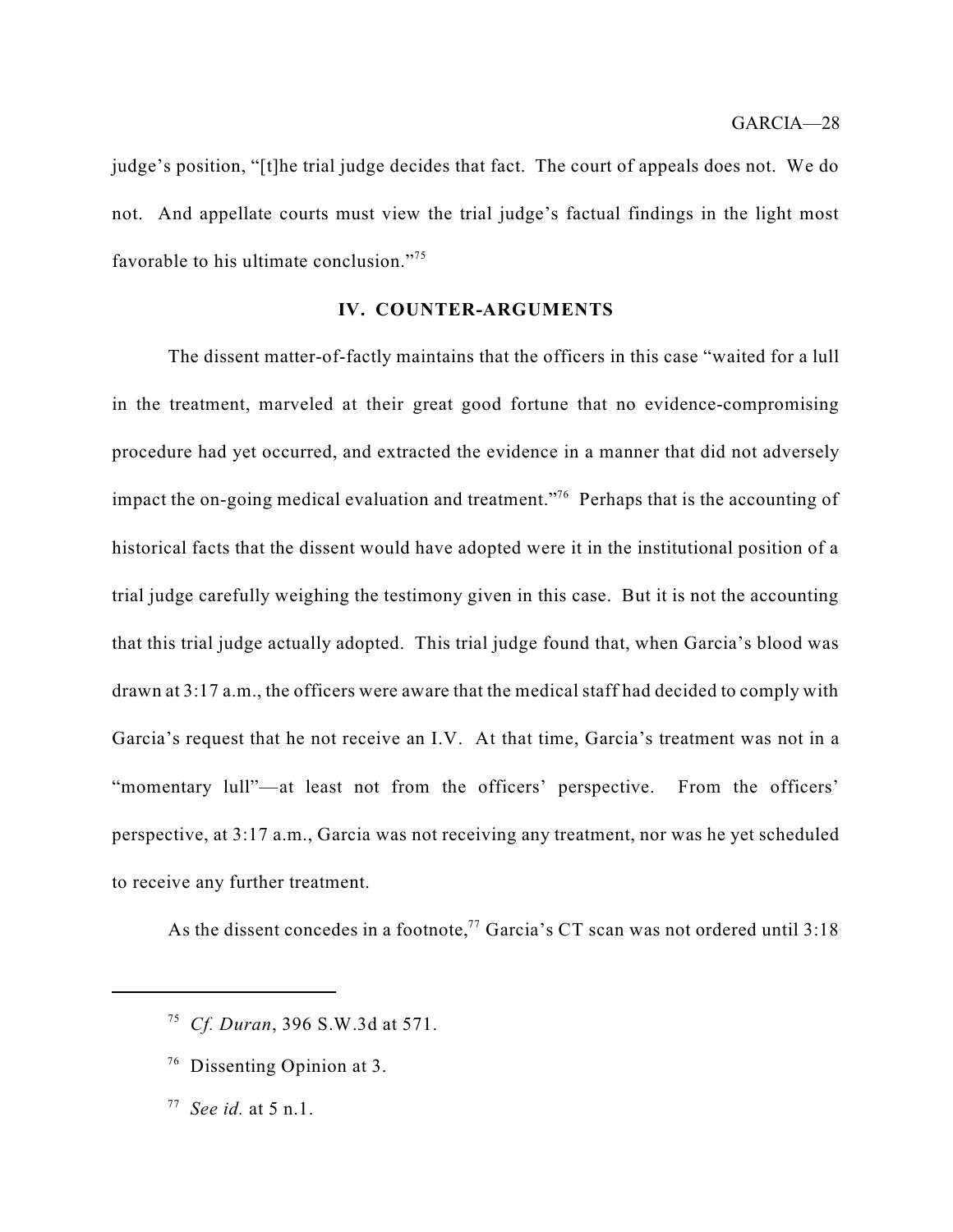(or possibly even 3:19) a.m. This fact was not lost on the trial judge.<sup>78</sup> With no pressing or forthcoming exigency, at 3:17 a.m., a reasonable officer would not have abandoned the warrant process—not until some articulable, emergent reason to do so presented itself. Of course, with the benefit of hindsight we now know that Garcia received a CT scan several minutes after his blood was drawn. But we cannot simply graft knowledge of, or concern about, a procedure that was not even ordered until 3:18 a.m. onto the officers' awareness of historical facts at 3:17 a.m. Assessing police conduct with the advantage of hindsight is inconsistent with the Fourth Amendment's idea of "reasonableness."<sup>79</sup>

Knowing this, the dissent proposes a different way of resolving this matter. The dissent would have us adopt a *per se* rule that, any time a person suspected of committing a serious drunk-driving offense is taken to a hospital for medical treatment, the Fourth Amendment will indiscriminately tolerate the warrantless seizure of that person's blood.<sup>80</sup> According to the dissent, resolving suppression issues the traditional way—presenting evidence, weighing testimony, and carefully assessing credibility on-the-spot—is "hardly worth the effort" when facts such as these are present.<sup>81</sup> For a number of reasons, we respectfully disagree.

*See* Dissenting Opinion at 7–8. 80

*See id.* at 7. 81

*See* 3 RR at 11. 78

*See, e.g.*, *Rhodes v. State*, 945 S.W.2d 115, 118 (Tex. Crim. App. 1997). 79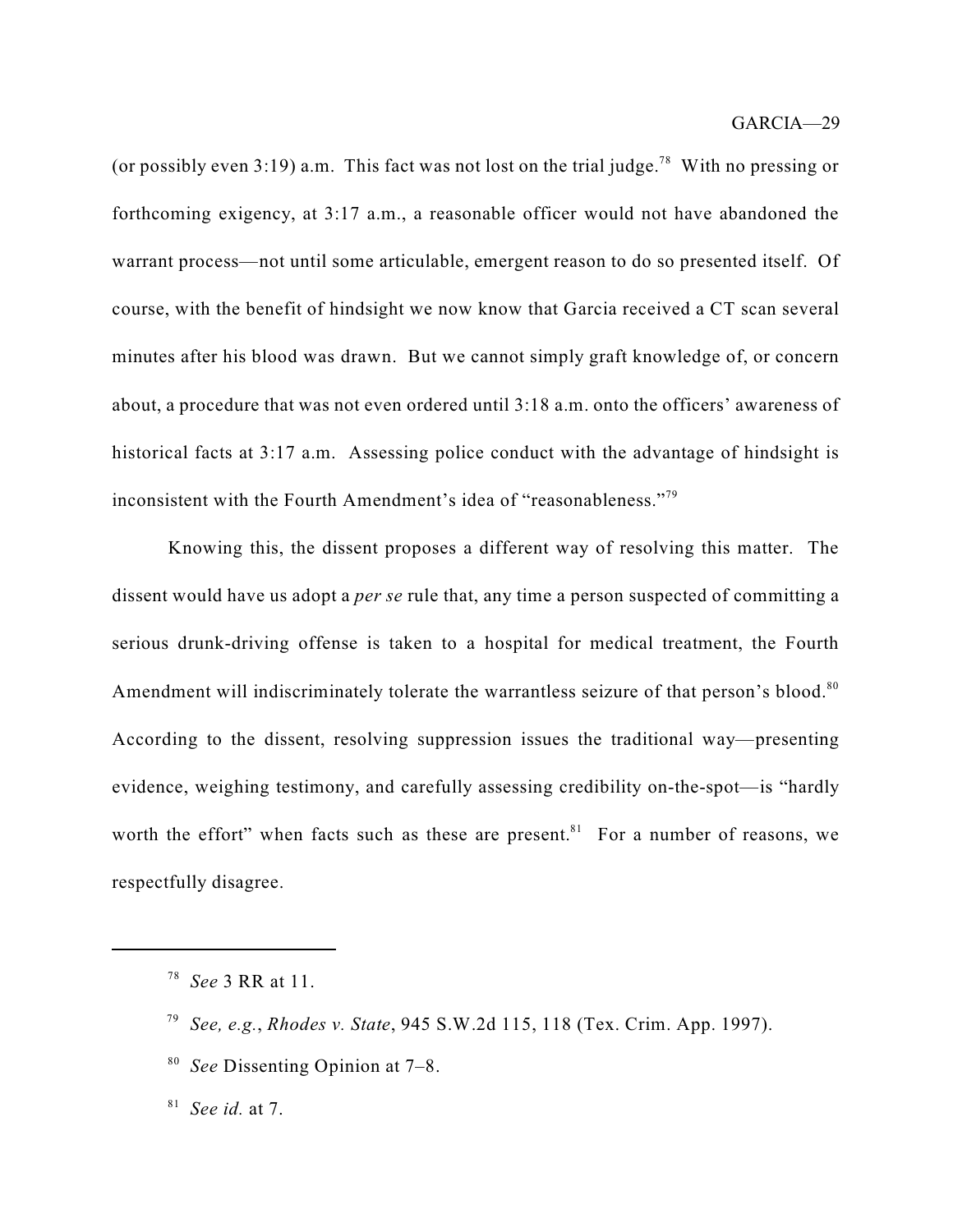There is no reason why all of the hectic facts attendant to an emergency-room visit cannot be considered, in conjunction with all of the other facts and circumstances surrounding a search, under the traditional totality-of-circumstances test. For "[n]umerous police actions are judged [by] fact-intensive, totality of the circumstances analysesrather than according to categorical rules, including in situations that are more likely to require police officers to make difficult split-second judgments." $82$  The dissent suggests that the setting of an emergency room is so "inherent[ly]" exigent that the careful case-by-case approach endorsed by *McNeely* is "inadequate."<sup>83</sup> But *Schmerber* itself demonstrates that the case-bycase approach, if imperfect, is certainly not "inadequate" to account for the possibility that a hospitalized drunk-driving suspect will receive medical care.

In *Schmerber v. California*, the defendant crashed his car into a tree, and both he and his passenger were "taken to a hospital for treatment."<sup>84</sup> While he was there "receiving treatment," a police officer arrested him for drunk driving and ordered a blood test over his objection.<sup>85</sup> While the *Schmerber* Court ultimately decided that that search was reasonable, it took special pains to point out that it "reach[ed] th[at] judgment only on the facts of the

<sup>83</sup> Dissenting Opinion at 6.

<sup>&</sup>lt;sup>82</sup> McNeely, 569 U.S. at 158 (plurality opinion) (citations omitted).

*Schmerber v. California*, 384 U.S. 757, 758 n.2 (1966). 84

<sup>&</sup>lt;sup>85</sup> *Id.* at 758.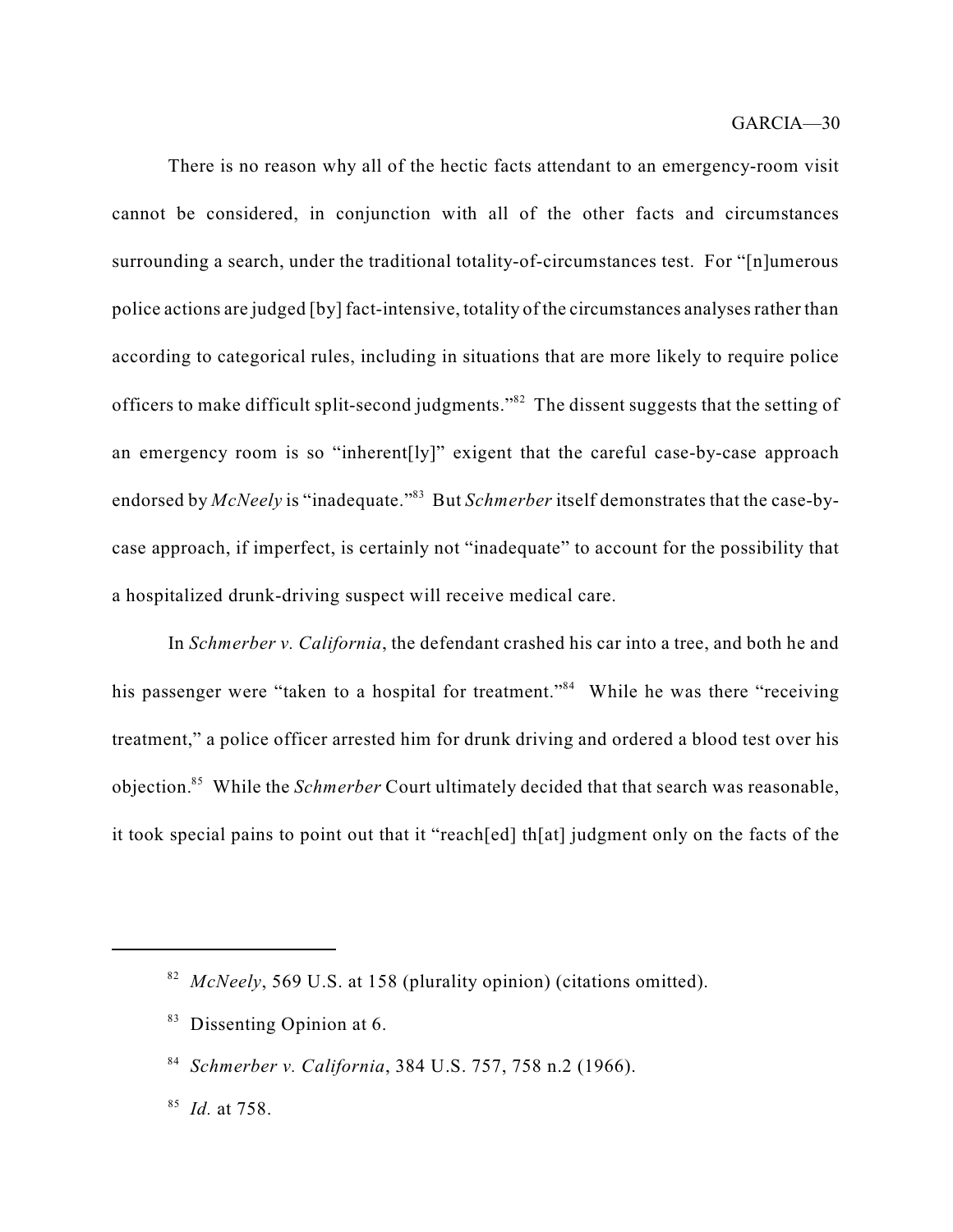present record"<sup>86</sup>—not as a function of a *per se* rule that, anytime a drunk-driving suspect is hospitalized, his blood is fair game without a warrant. The *McNeely* majority described *Schmerber* as fitting "comfortably" within the settled scheme of analyzing exigencies on a case-by-case, totality-of-circumstances basis.<sup>87</sup> The plurality cited *Schmerber* in support of the proposition that "medically drawn blood tests" can be considered reasonable "in appropriate circumstances"  $88$ —not categorically so.

It is true that the totality-of-circumstances test will sometimes ultimately "pivot[]" on what we might consider to be inscrutable fact findings from a trial judge.<sup>89</sup> But in dealing with Fourth-Amendment reasonableness inquiries, it has always been that way—and, unless we adopt a *per se* rule that all warrantless searches are reasonable, or all are unreasonable, it always will be. Dealing with the fact-bound intricacies of every case as it comes to us may be a "tedious, hair-splitting" endeavor;<sup>90</sup> it may occasionally produce "bottom line" outcomes that we find unpalatable. $91$  But it is our duty as judges to earnestly grapple with the facts as settled in the courts below—and, having done so, to let the chips fall where they may.

#### **V. CONCLUSION**

- *McNeely*, 569 U.S. at 151. 87
- <sup>88</sup> *Id.* at 159 (plurality opinion).
- <sup>89</sup> See Dissenting Opinion at 3.

*Id.* at 8. 90

*See id.* at 6–7. 91

*Id.* at 772. 86